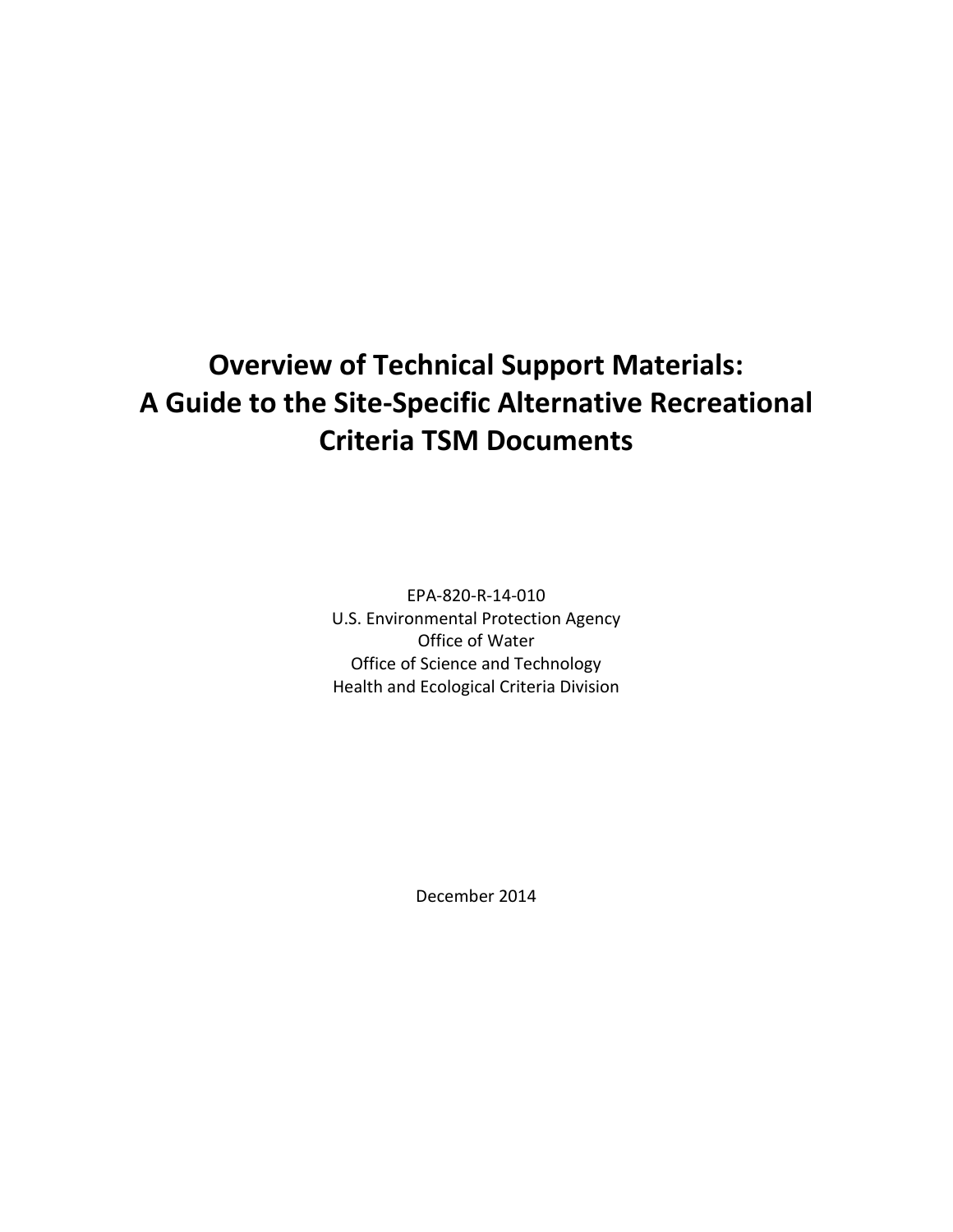## <span id="page-1-0"></span>**Table of Contents**

| Can I use these TSMs to develop site-specific alternative criteria for other designated uses?10 |
|-------------------------------------------------------------------------------------------------|
|                                                                                                 |
|                                                                                                 |
|                                                                                                 |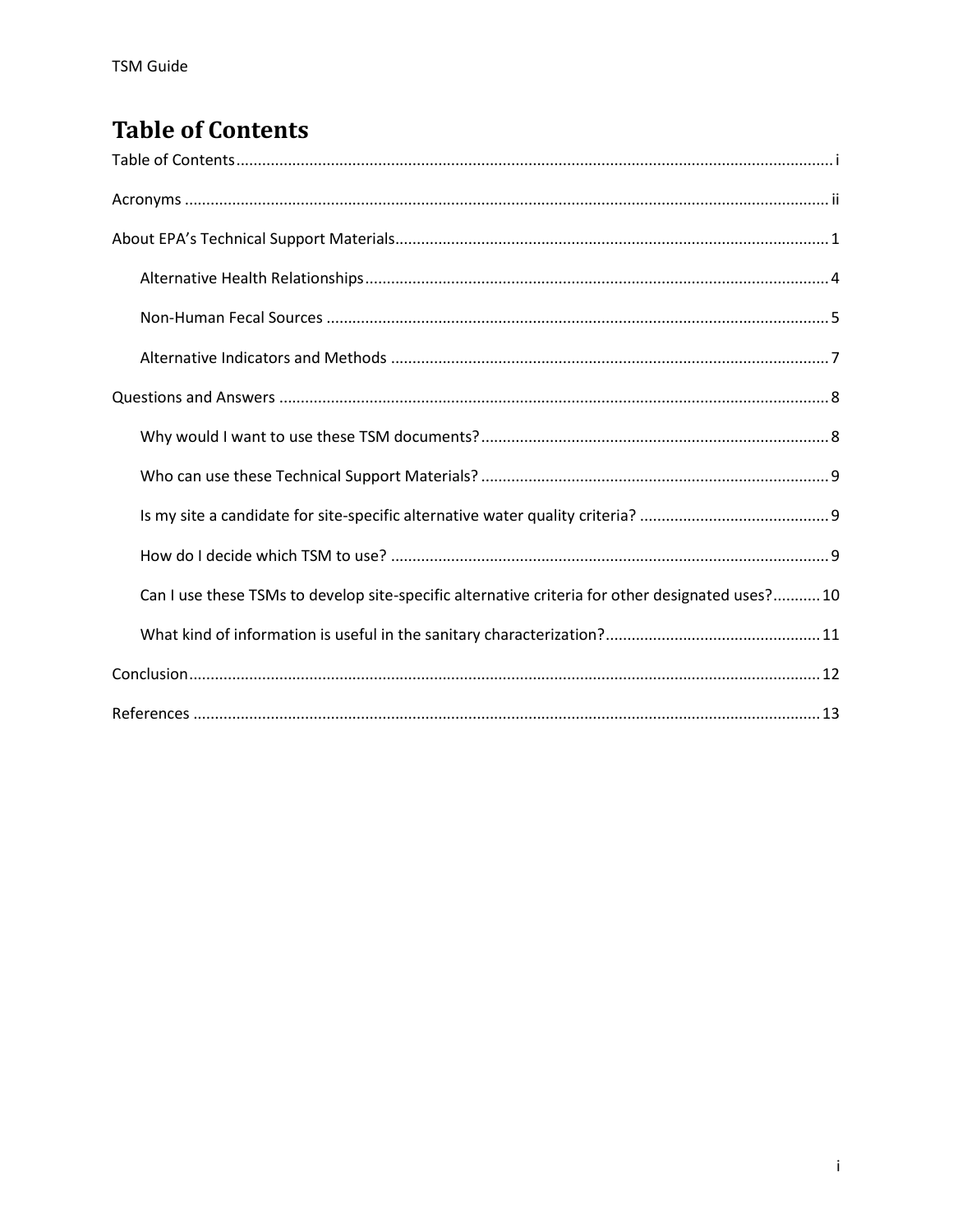## <span id="page-2-0"></span>**Acronyms**

| <b>ATP</b>   | Alternate Test Procedure                                                                     |  |  |
|--------------|----------------------------------------------------------------------------------------------|--|--|
| <b>CFU</b>   | colony forming units                                                                         |  |  |
| <b>CFR</b>   | Code of Federal Regulations                                                                  |  |  |
| <b>CWA</b>   | Clean Water Act                                                                              |  |  |
| E. coli      | Escherichia coli                                                                             |  |  |
| <b>EPA</b>   | <b>Environmental Protection Agency</b>                                                       |  |  |
| <b>FIB</b>   | fecal indicator bacteria, (e.g. fecal coliforms, E. coli, enterococci, Enterococcus<br>spp.) |  |  |
| GI           | gastrointestinal                                                                             |  |  |
| <b>GIS</b>   | geographic information system                                                                |  |  |
| GM           | geometric mean                                                                               |  |  |
| mL           | milliliters                                                                                  |  |  |
| <b>MPN</b>   | most probable number                                                                         |  |  |
| <b>MTF</b>   | multiple tube fermentation                                                                   |  |  |
| <b>MST</b>   | microbial source tracking                                                                    |  |  |
| <b>NEEAR</b> | National Epidemiological and Environmental Assessment of Recreational Water                  |  |  |
| <b>NGI</b>   | <b>NEEAR-GI illness</b>                                                                      |  |  |
| <b>NRC</b>   | <b>National Research Council</b>                                                             |  |  |
| <b>QMRA</b>  | quantitative microbial risk assessment                                                       |  |  |
| qPCR         | quantitative polymerase chain reaction                                                       |  |  |
| <b>RWQC</b>  | recreational water quality criteria                                                          |  |  |
| <b>TSM</b>   | technical support materials                                                                  |  |  |
| U.S.         | <b>United States</b>                                                                         |  |  |
| <b>WQ</b>    | water quality                                                                                |  |  |
| <b>WQC</b>   | water quality criteria                                                                       |  |  |
| <b>WQS</b>   | water quality standard(s)                                                                    |  |  |
| <b>WWTP</b>  | wastewater treatment plant                                                                   |  |  |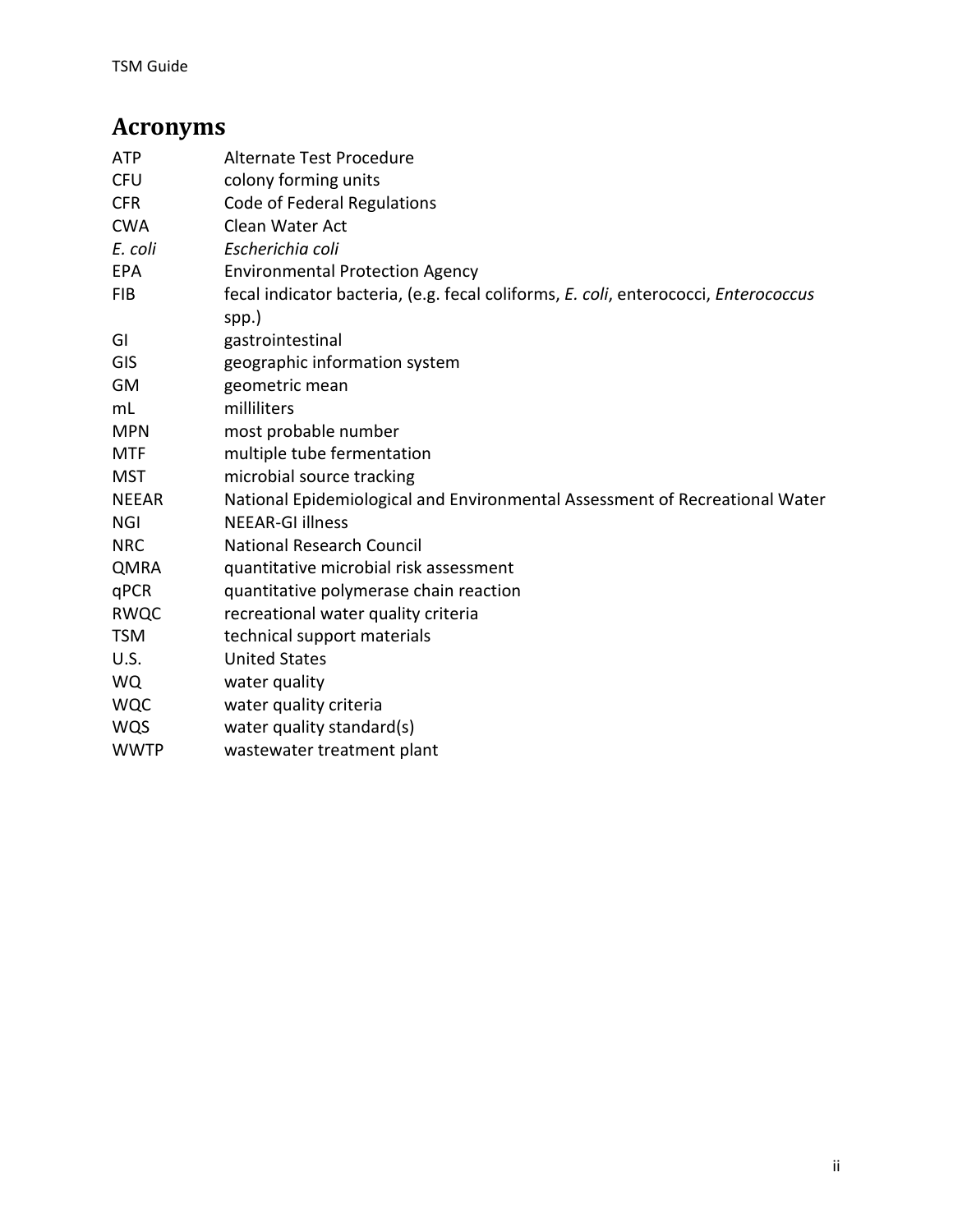$\overline{\phantom{a}}$ 

### <span id="page-3-0"></span>**About EPA's Technical Support Materials**

This Guide to the Technical Support Materials (TSM) documents is designed to help users evaluate site information and decide which tools would best support the development of sitespecific alternative water quality criteria (WQC) that are scientifically defensible and protective of the recreational designated use. The Environmental Protection Agency's (EPA) nationally recommended recreational water quality criteria (RWQC) are broadly applicable for ambient waters designated for primary contact recreation. However, there are waterbodies with conditions that differ from those studied and used to inform EPA's 2012 RWQC. Water quality managers may want to consider WQC reflective of specific conditions or may want to use a different indicator of fecal contamination and/or enumeration method.

#### **Text Box 1: Clean Water Act and Establishing WQC**

EPA's implementing regulations for §303 of the CWA provide that "states must adopt those WQC [water quality criteria] that protect the designated use. Such criteria must be based on sound scientific rationale and must contain sufficient parameters or constituents to protect the designated use." (40 CFR §131.11(a)). EPA's regulations stated in 40 CFR §131.11(b)(1) provide that "In establishing criteria, States should (1) Establish numerical values based on (i) 304(a) Guidance; or (ii) 304(a) Guidance modified to reflect site-specific conditions; or (iii) Other scientifically defensible methods." WQS can be established for waterbodies or a portion of a water body and therefore they could be established for a specific site, such as a waterbody adjacent to a beach or the entire water body that is anticipated to have uniform qualities throughout. When EPA reviews adopted state WQS for approval or disapproval under the CWA, EPA must ensure that the WQC in the standard (regardless of whether they are "site-specific") are scientifically defensible and protective of the designated use.

States establish WQC and water quality standards (WQS) under the Clean Water Act (CWA) (see Text Box 1). EPA has previously indicated that States and Territories can use scientific approaches to propose alternative criteria. For example, EPA's 2004 *Water Quality Standards for Coastal and Great Lakes Recreation Waters Rule* indicates that States and Territories must apply the *Escherichia coli* (*E. coli*) and enterococci criteria to all coastal recreation waters. If, however, sanitary surveys and epidemiological studies show the sources of the indicator bacteria to be non-human and the indicator densities do not indicate a human health risk, then it is reasonable for the State or Territory not to consider those sources of fecal contamination in determining whether the standard is being attained (U.S. EPA, 2004). This approach was also included in the 1986 criteria document (U.S. EPA, 1986). EPA also previously indicated that it would be reasonable for a State or Territory to use existing epidemiological studies rather than conduct new or independent epidemiological studies for every waterbody if it is scientifically appropriate to do so (U.S. EPA, 2004). These flexibilities are included in the Code of Federal Regulations (CFR).<sup>1</sup>

<sup>&</sup>lt;sup>1</sup> Footnote "e" to 40 CFR 131.41(c)(1) and footnote "c" to 40 CFR 131.41(c)(2) state: "These values apply to [*E. coli* or enterococci] regardless of origin unless a sanitary survey shows that sources of the indicator bacteria are nonhuman and an epidemiological study shows that the indicator densities are not indicative of a human health risk."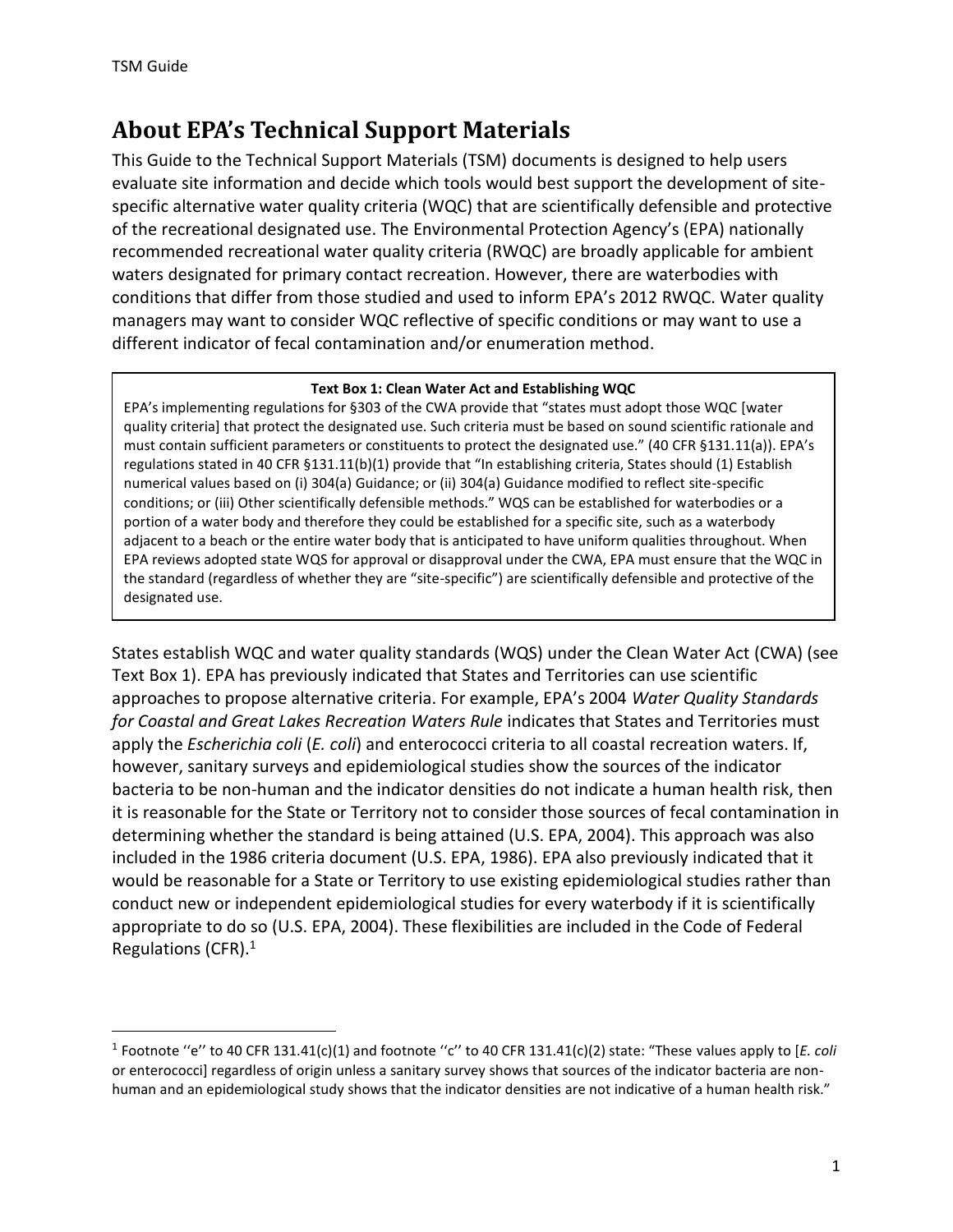The 2012 RWQC recommends fecal indicator bacteria (FIB) levels (Table 1 in U.S. EPA, 2012a) that appear similar to the 1986 water quality criteria (U.S. EPA, 1986). However, two fundamental differences exist between these criteria that contribute to the scientific foundation of the approaches for derivation of site-specific WQC in Section 6.2 of the 2012 RWQC. These differences were informed by the scientific progress made over the last few decades that contributed to our understanding of microbiology, water quality, risk management, and public health protection. Although states have always had the option of developing WQC tailored to their specific waters, demonstrating the scientific defensibility and protection of the designated use has, until now, been a difficult and potentially burdensome task.

First, our understanding of the health effects associated with the historical levels of water quality recommended for public health protection has substantially progressed since 1986. Health studies informing the development of the 2012 RWQC and previous recommendations were conducted at sites predominantly affected by human fecal contamination in the form of secondary treated and disinfected effluent. There is a body of scientific evidence that indicates enteric viruses most likely caused the illnesses reported in those studies (Cabelli, 1983; Dufour, 1984; Soller et al., 2010a). The sources of fecal contamination determine the level and diversity of pathogens, and hence, the potential human health risks, which can be present in water.

Similar health studies conducted at sites affected by non-human sources of fecal contamination have not provided a clear linkage between water quality measured by FIB and health effects. Although waters impacted by non-human fecal contamination have long been considered to confer less potential for health risks compared to human impacted waters, the ambiguous results of the health studies did not provide risk managers evidence of the potential health implications of recreational exposure to waters containing animal feces relative to waters containing human feces. Recent advances in human health risk assessment methodologies, source identification techniques, and microbiology have now provided the linkages that allow for the derivation of source- and site-specific WQC (Schoen and Ashbolt, 2010; Soller et al., 2010b; Wuertz et al., 2011).

Second, the 2012 RWQC rely on a fundamentally different approach to derive the recommended values. The 1986 criteria recommended values for the culturable fecal indicator bacteria, enterococci and *E. coli*, were derived based on a proportional translation from the previous fecal coliform recommendations of 200 colony forming units (CFU) per 100 milliliters (mL). The reader is referred to the 2012 RWQC and other references for more discussion on the mathematics of this translation (Dufour and Schaub, 2007; U.S. EPA, 2012a). The values for enterococci and *E. coli* resulting from this translation were not directly linked to a specific illness rate, nor did they represent a potential risk management target. The 1986 criteria values simply represented an effort to carry forward historically accepted levels of water quality in terms of alternative fecal indicator bacteria (i.e., enterococci and *E. coli*) that the best available science at the time concluded were more effective at indicating potential fecal contamination. The health studies conducted by Cabelli (1983) and Dufour (1984) informed risk managers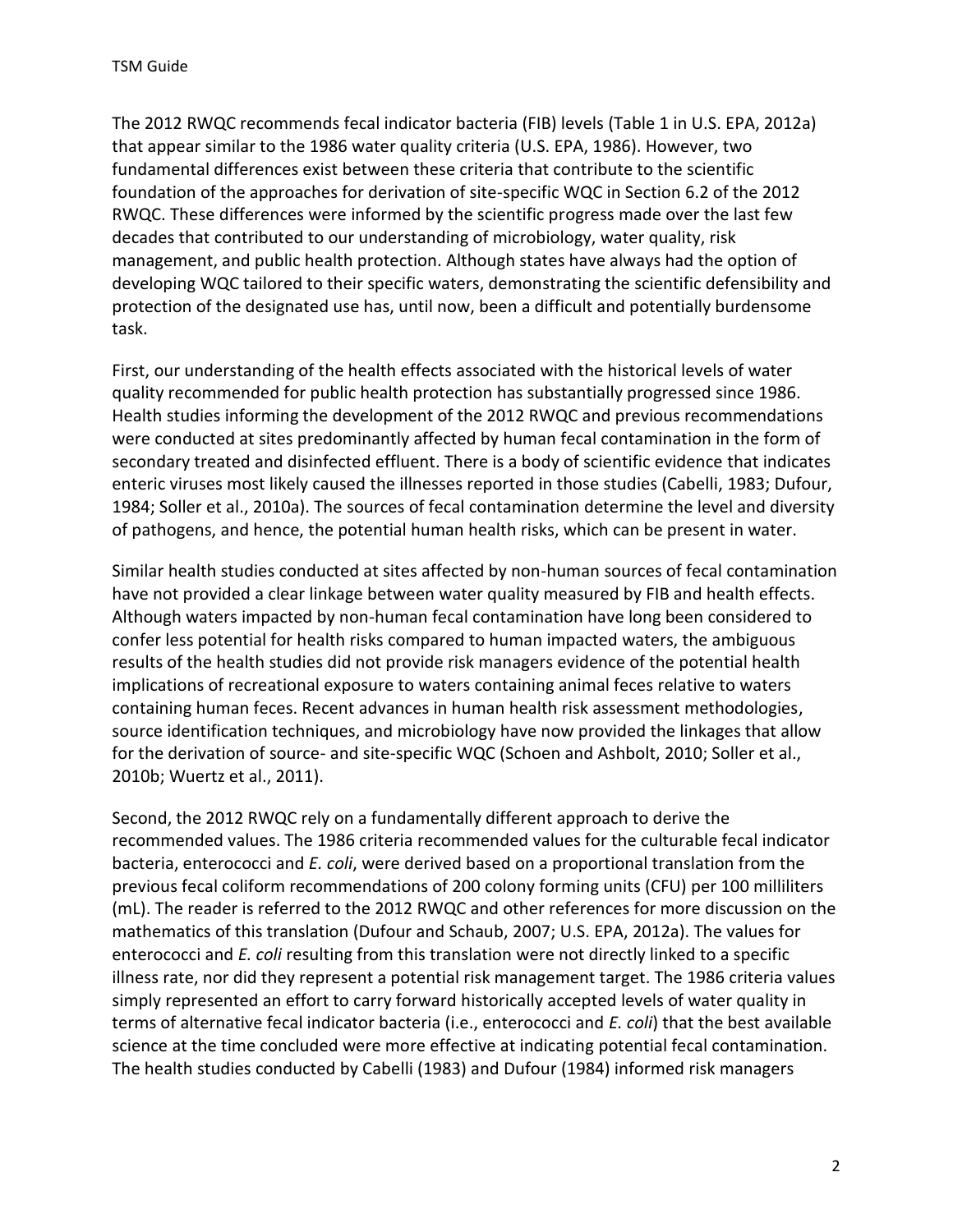about the potential for human illness that might occur following recreational exposure to waters containing levels of enterococci or *E. coli* at the recommended levels.

In contrast, the 2012 RWQC recommendations have an underlying health basis. Using the results of National Epidemiological and Environmental Assessment of Recreational Water (NEEAR) study, EPA derived the current recommendations based on an adjusted odds ratio of gastrointestinal (GI) illness below which there was no observed statistically significant increase in swimming-associated illness (U.S. EPA, 2012a). This significant increase in illness was first observed to occur at a geometric mean (GM) of 30 CFU enterococci per 100 mL, corresponding to 32 NEEAR-GI illness (NGI) per 1000 recreators. There was no significant difference between the swimming-associated illness rate at a GM of 30 CFU enterococci per 100 mL and a GM of 35 CFU enterococci per 100 mL, corresponding to 36 NGI per 1000 recreators. The 2012 RWQC recommendations for water quality based on an observed increase in illness provides the risk 'anchor' for evaluating the use protection of the alternative WQC.

The 2012 RWQC document includes tools that can be used by states to develop site-specific alternative WQC for inclusion into WQS packages to be submitted to and evaluated by EPA. Site-specific alternative WQC need to be scientifically defensible and protective of the designated use. Further, it is incumbent upon the state to substantiate those attributes in their proposed WQS packages. Site-specific alternative WQC should reflect the conditions of the watershed including current land uses and potential sources of fecal contamination and thus, should be revisited no less frequently than triennially to ensure the site-specific alternative WQC remain protective of the designated use. For example, if a substantial source of fecal pollution [e.g., wastewater treatment plant (WWTP)] is added, drainage is altered, or further human growth occurs (e.g., new buildings) the site-specific alternative WQC should be reviewed. This guide will help you decide if your waterbody is a candidate for site-specific alternative criteria and determine which set of tools would be amenable for you to use in deriving site-specific WQC.

For over a century, FIB have been used to protect public health (NRC, 2004). FIB have been used as water quality indicators because, among other things, they tend to be more numerous than pathogens in human fecal material, thus are a cheaper, safer, and easier target to enumerate for gauging ambient water quality. However, increasing numbers of scientific studies have demonstrated the existence of non-fecal sources of FIB in environmental matrices (Fujioka and Byappanahalli, 2003; Stewart et al., 2008; Byappanahalli et al., 2011; Yan et al., 2011). Notable examples of potential non-fecal sources of FIB include sands and soils (Yamahara et al., 2007; Yan et al., 2011), plant and periphyton-associated species (Ksoll et al., 2007; Badgley et al., 2010a,b; Ferguson, 2012), and growth in biofilms (Ferguson, 2006; Skinner et al., 2010). The relationship of the FIB from non-fecal sources to the occurrence and distribution of enteric pathogens and the potential for those microbes to predict human health effects in these examples has not been demonstrated (Halliday and Gast 2011; Viau et al., 2011; Shibata and Solo-Gabriele, 2012). Fecal, but non-human, sources of FIB also exist, but can co-occur with a different enteric pathogen profile relative to secondary treated and disinfected human wastewater effluent (i.e., the predominant source of fecal contamination impacting the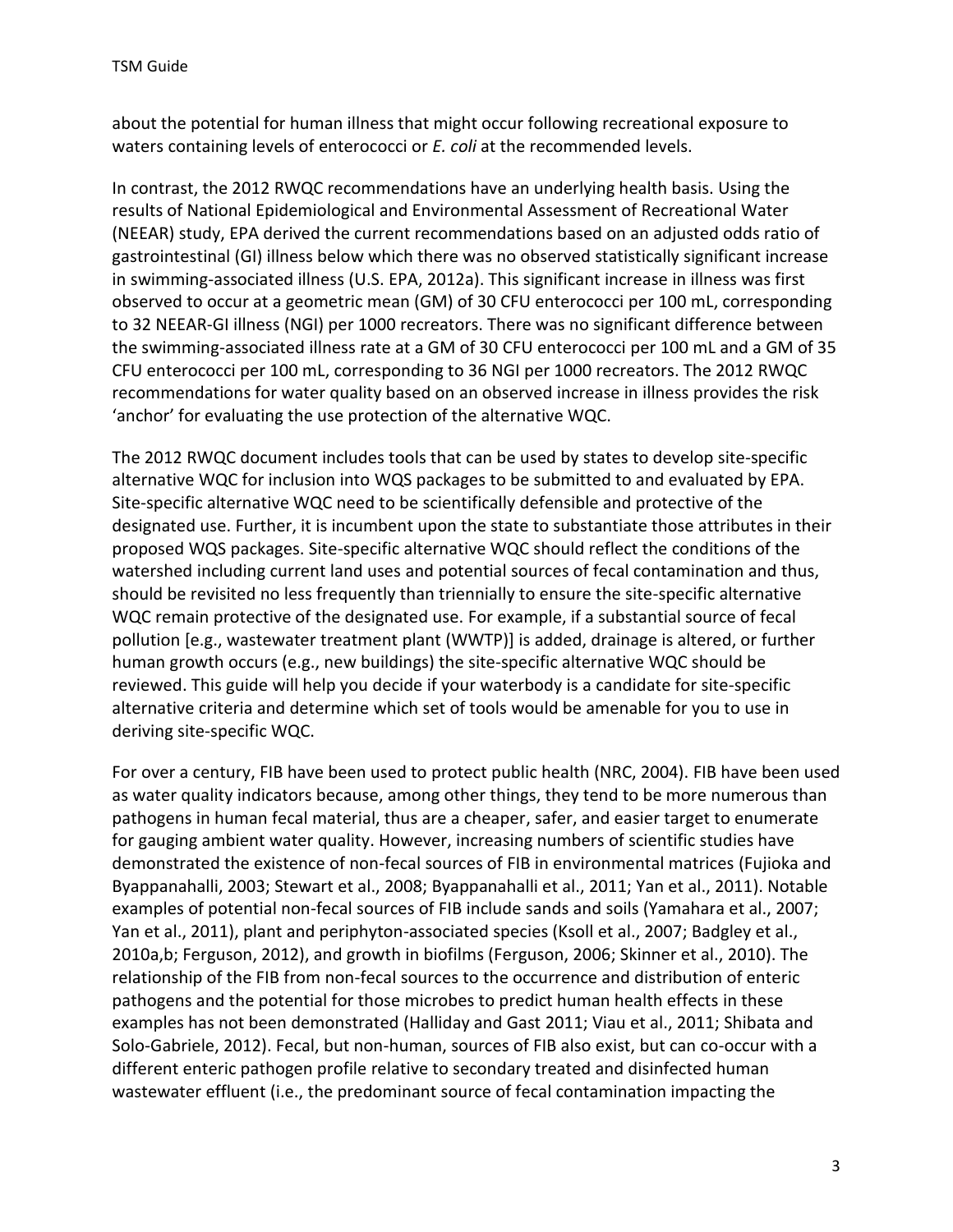epidemiological studies informing EPA's 2012 RWQC). These profile differences can result in differences in potential relative health impacts (Schoen and Ashbolt 2010; Sinigalliano et al., 2010; Soller et al., 2010b; U.S.EPA, 2010a). Traditional culturable FIB have been crucial and successful in protecting public health and as advancements in science and technology occur, additional options become possible. The tools mentioned in this guide and discussed in more detail in the respective TSM documents present scientifically defensible and consistent approaches for understanding your site-specific information in context with water quality and human health risks. The TSM documents also discuss how you can use that information in the development of site-specific alternative water quality criteria.

This guide provides an overview of the set of TSM documents that EPA is providing for development of site-specific alternative criteria (as discussed in Section 6.2 of EPA's 2012 RWQC document). This set of TSM documents discusses tools related to the following areas:

- 1. alternative health relationships (Section 6.2.1 in RWQC "Epidemiological Studies")
- 2. non-human fecal sources (Section 6.2.2 in RWQC "Quantitative Microbial Risk Assessment")
- 3. alternative indicators and methods (Section 6.2.3 in RWQC "Alternative Indicators or Methods")

EPA plans to publish TSM documents corresponding to each set of these tools. The TSM documents will provide the detailed information that users need to determine which set of tools may be germane for their needs. They will also provide suggestions for gathering information and data to support the approach, conducting analyses, deriving site-specific alternative criteria, and preparing documentation for water quality standards packages. A brief synopsis of each set of tools follows. More detailed information can be found in each TSM document. These TSM documents will allow states to take advantage of the rapid and continuing advancements in the science of microbial water quality for use in their WQS.

#### <span id="page-6-0"></span>*Alternative Health Relationships*

Recreational water epidemiological studies describe the probability of illnesses associated with exposure to fecal contamination as measured by FIB. It is important to note that the FIB do not necessarily cause illness themselves. Instead they are used to gauge the magnitude and extent of fecal pollution in a waterbody. Epidemiological studies with or without quantitative microbial risk assessment (QMRA) could be used to develop an alternative health relationship for a water quality metric. This alternative health relationship could inform the basis of site-specific alternative criteria.

EPA's NEEAR epidemiological study was conducted in water primarily impacted by human fecal contamination, with the exception of one site that was impacted by urban runoff (U.S. EPA, 2010b; Wade et al., 2006, 2008, 2010). Statistically significant associations between water quality, as determined using EPA's *Enterococcus* spp. quantitative polymerase chain reaction (qPCR) Method 1611 (U.S. EPA, 2012b), and reported GI illness were observed in the temperate marine and fresh water beaches impacted by WWTP. In the United States (U.S.) other agencies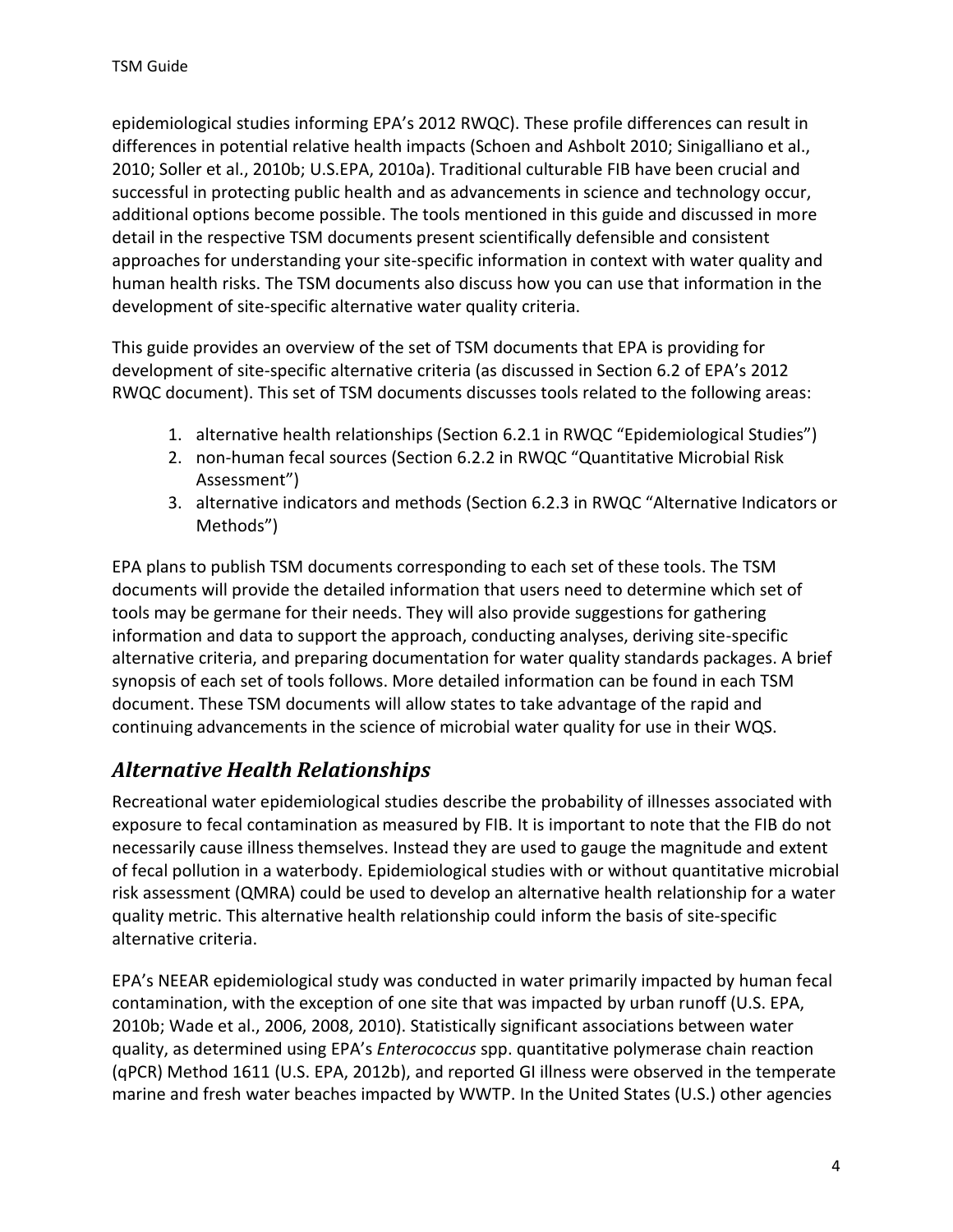have also conducted recreational water epidemiological studies. For example, epidemiological studies of recreational water exposures have been conducted in Southern California (Colford et al., 2012), Southern Florida (Fleming et al., 2006, 2008; Sinigalliano et al., 2010), and Ohio (Marion et al., 2010).

Several factors can influence the potential epidemiological relationship between indicator density and the potential for human illness. Some of the potentially important factors include the source of fecal contamination, age of the fecal contamination, solar radiation, water salinity, turbidity, dissolved organic matter, water temperature, and nutrient content. Additionally, numerous factors also affect the occurrence and distribution of FIB and pathogens, including but not limited to: predation of bacteria by other organisms; differential interactions between microbes and sediment, including the release and resuspension of bacteria from sediments in the water column; and differential environmental effects on indicator organisms versus pathogens (U.S. EPA, 2010b; WERF, 2009).

States or local agencies may choose to conduct epidemiological studies in their waterbodies and use the results from those studies to derive site-specific alternative criteria. To derive scientifically defensible alternative WQC for adoption into state standards, ideally the epidemiological studies should be rigorous, comparable to those used to support the 2012 RWQC, and peer-reviewed. However, smaller scale epidemiological studies may also provide a scientifically defensible foundation for alternative criteria. Additionally, QMRA (see section 6.2.2) can enhance the interpretation and application of new or existing epidemiological data (Boehm et al., 2009; Dorevitch et al., 2011; Soller et al., 2014). QMRA can supplement new or existing epidemiological results by characterizing various exposure scenarios, interpreting potential etiological drivers for the observed epidemiological results, and accounting for differences in risks posed by various types of FIB sources. The additional insights QMRA can provide in these situations may help inform site-specific alternative WQC development.

The *Site-Specific Alternative Recreational Criteria Technical Support Materials for Alternative Health Relationships* document discusses approaches that can be used to document potential human health effects from exposure to feces-contaminated recreational waters. This TSM could be used for documenting the health relationship of new or existing indicators of fecal contamination and their associated enumeration methods to levels of reported illness, or for determining the site-specific health relationship at any site where site-specific epidemiological studies and/or QMRA are conducted. The TSM includes examples of how epidemiological data and QMRA can be used to derive site-specific alternative WQC. Special circumstances related to the waterbody characteristics (i.e., waterbody biology, chemistry, or physics), the demographics of bathers, or the nature of the source may lead to exploration of health relationship based site-specific alternative criteria.

#### <span id="page-7-0"></span>*Non-Human Fecal Sources*

EPA believes the 2012 RWQC are protective of the primary contact recreational designated use for waterbodies affected by any source of fecal contamination. The 2012 RWQC was informed by studies conducted in WWTP effluent-impacted waters. Since all pathogens in human feces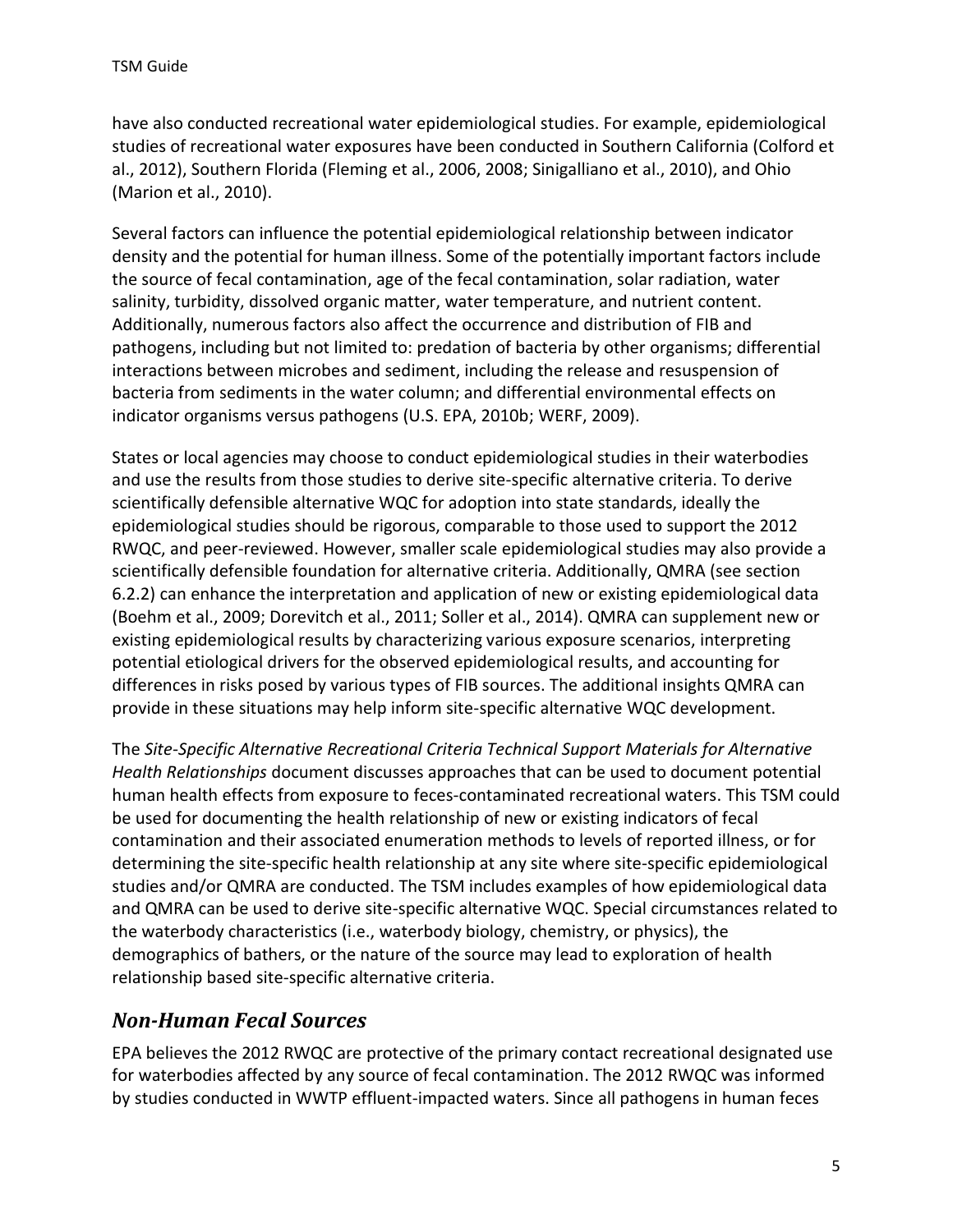$\overline{\phantom{a}}$ 

are potentially infectious to humans, developing criteria recommendations based on these studies represents a prudent and health protective benchmark. However, there are scenarios of contamination from non-human sources and non-fecal sources of FIB that potentially present markedly different probability of illness relative to human sources. QMRA can be used as a basis to develop site-specific alternative criteria, where sources are characterized predominantly as non-human or non-fecal (U.S. EPA, 2009). EPA's research indicates that understanding the predominant source of fecal contamination could help characterize the human health risks associated with recreational water exposure. QMRA studies have demonstrated that the potential human health risks from human and non-human fecal sources could be different due to the nature of the source, the type and number of pathogens from any given source, as well as variations in the co-occurrence of pathogens and fecal indicators associated with different sources (Till and McBride, 2004; Roser and Ashbolt, 2006; Schoen and Ashbolt, 2010; Soller et al., 2010b; Wuertz et al., 2011).

Further, research demonstrates that swimming-associated illnesses can be caused by different pathogens, which depend on the source of fecal contamination. For example, in humanimpacted recreational waters, human enteric viruses appear to cause a large proportion of illnesses (Soller et al., 2010a). In recreational waters impacted by gulls and agricultural animals such as cattle, pigs, and chickens, pathogenic bacteria and protozoa are the likely etiologic agents of concern (Roser and Ashbolt, 2006; Schoen and Ashbolt, 2010; Soller et al., 2010b). The relative level of predicted human illness in recreational waters contaminated by nonhuman fecal sources can also vary depending on whether the contamination is direct or via runoff due to a storm event (Soller et al., 2010b; U.S. EPA, 2010a; Soller et al., 2014).

To derive site-specific alternative criteria that are considered scientifically defensible and protective of the designated use, QMRA studies should be well documented, transparently presented, follow accepted practices, and rely on scientifically defensible data. A sanitary characterization can provide detailed information on the source(s) of fecal contamination in a waterbody to determine whether the predominant source is human or non-human. EPA developed a QMRA-specific sanitary survey<sup>2</sup> application, which could be included in a sanitary characterization, to capture information directly applicable to a QMRA.

At sites where non-human sources predominate, QMRA can be used to determine a different enterococci or *E. coli* criteria value that is equally protective as the recommended 2012 RWQC. Fundamental to this approach is a thorough understanding of the potential sources of fecal contamination impacting your waterbody. The TSM, *Site-Specific Alternative Recreational Criteria Technical Support Materials for Predominantly Non-Human Fecal Sources,* describes the process that can be used to document likely sources of fecal contamination impacting a waterbody. Fecal source tracking and identification methods can be used to substantiate the findings of the sanitary survey (i.e., human sources do not predominate). As described in the TSM, a sanitary characterization consists of conducting a sanitary survey and substantiating water quality data. The results of monitoring for pathogens and indicators can be used to

<sup>2</sup> See: *Site-Specific Alternative Criteria Technical Support Materials for Predominantly Non-Human Fecal Sources,* Volume A, Appendix A.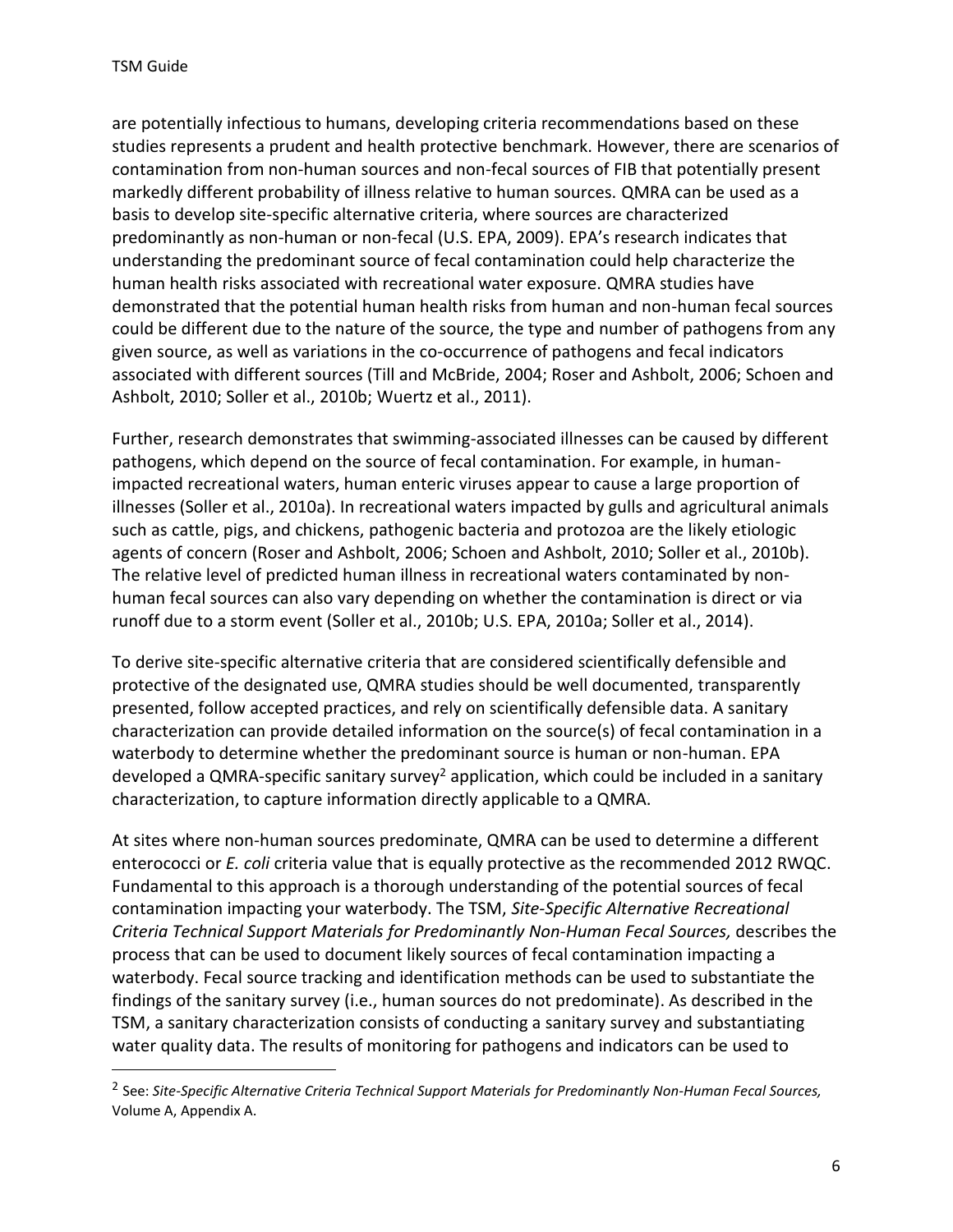conduct QMRA. EPA provides QMRA results from several conservative (health protective) scenarios where the predominant sources are from one or more of the following: gulls, pigs, chickens, and non-pathogenic sources. If users document that their site fits one of EPA's conservative scenarios, then EPA provides potential criteria values. Users also have the option of conducting QMRA for other non-human fecal sources and other site-specific parameters documented at a site.

#### <span id="page-9-0"></span>*Alternative Indicators and Methods*

EPA anticipates that scientific advancements will provide new technologies for enumerating fecal pathogens or FIB. New technologies may provide alternative ways to address methodological considerations, such as rapidity, sensitivity, specificity, and method performance. As new or alternative indicator and/or enumeration method combinations are developed, states may want to consider using them to develop site-specific alternative criteria for adoption in WQS or as the basis for beach notification when a state does not plan to modify existing WQS. The TSM, *Site-Specific Alternative Recreational Criteria Technical Support Materials for Alternative Indicators and Methods*, describes a process for comparing enumeration methods that may allow users to take advantage of the rapid and continuing advancements in the science of microbial water quality. Text Box 2 contains examples of potentially useful newer enumeration methods and indicator organisms.

#### **Text Box 2: Newer Enumeration Methods and Indicators**

Some examples of new enumeration methods for FIB include: immunomagnetic separation/adenosine triphosphate, propidium monoazide qPCR, reverse transcriptase qPCR, covalently linked immunomagnetic separation/adenosine triphosphate, and transcription mediated amplification. New methods and additional improvements to currently available methods, platforms, and chemistries may also be developed in the future.

Examples of possible alternative indicators include, but are not limited to *Bacteroidales*, *Clostridium perfringens*, human enteric viruses, and coliphages. These possible alternative indicator organisms could be used with new methodologies or methodologies similar to those recommended by the 2012 RWQC. For example, in one case, *Bacteroidales* measured by qPCR were highly correlated with *Enterococcus* spp. and *E. coli* when either culture-based methods or qPCR methods were used (Wuertz et al., 2011). The pathogens norovirus GI and GII have also been shown to be predictors of the presence of other pathogens such as adenovirus measured by qPCR (Wuertz et al., 2011).

The evaluation of multiple FIB and enumeration methods has been used to describe a common level of water quality. For example, the derivation of EPA's 1986 criteria values was fundamentally based on the proportional comparison of multiple FIB: fecal coliform, enterococci, and *E. coli*. In those specific cases, comparisons were made among membrane filtration methods specific to each target organism. EPA has also approved other culture-based methods for the detection of enterococci and *E. coli* based on how those methods compare to EPA published methods. In this comparison, results from a membrane-filtration method were compared to another most probable number (MPN) method that relies on substrate-utilization and multiple tube fermentation (MTF). Rapid methods, such as *E. coli* enumerated by qPCR,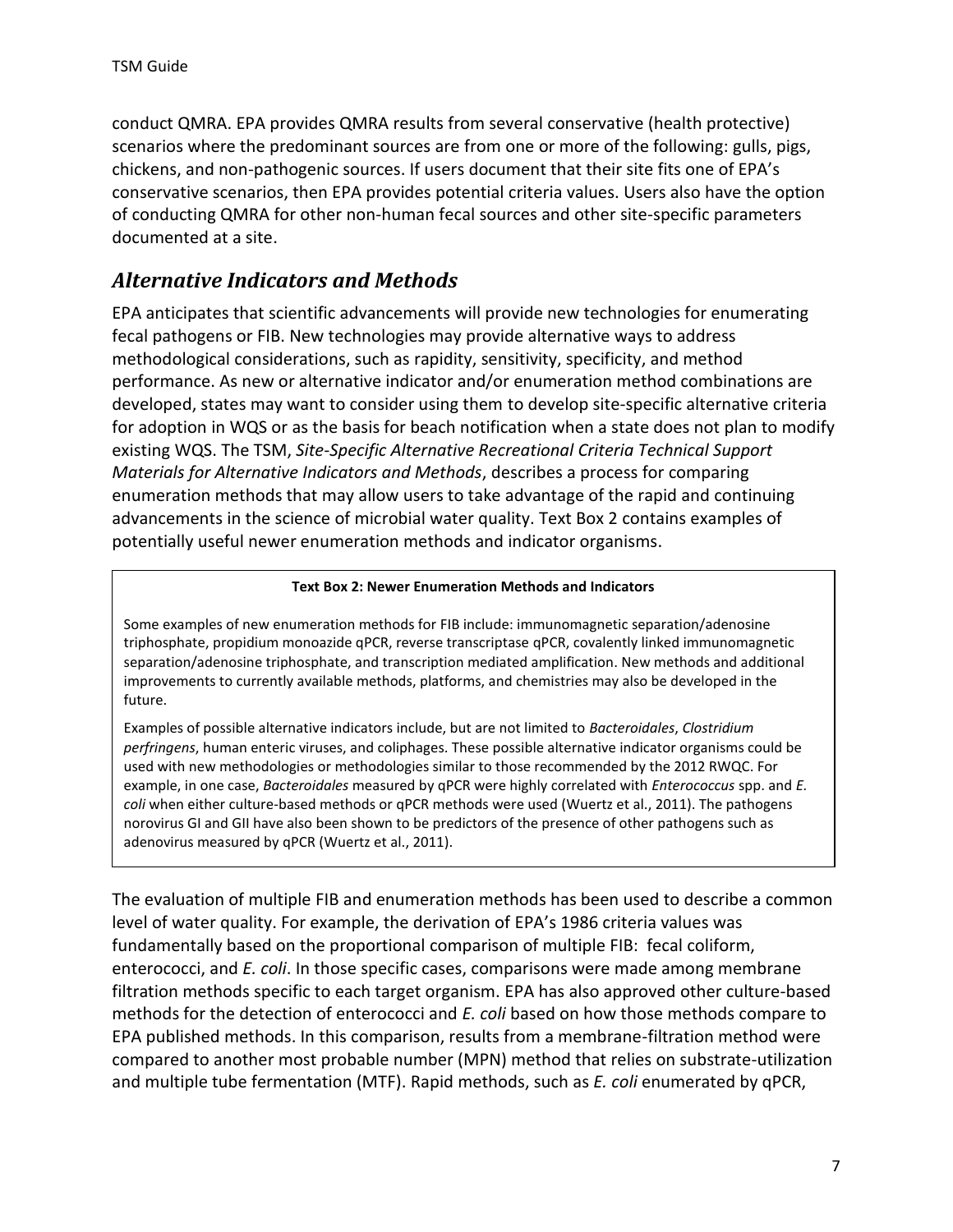have already been evaluated against culturable methods and have demonstrated utility on a site-specific basis (Lavender and Kinzelman, 2009).

If a state adopts WQS using alternative indicator/method combinations, EPA will review those standards, including any technical information submitted to determine whether such standards are scientifically defensible and protective of the primary contact recreation use. To facilitate consideration of such standards, states may gather water quality data over one or more recreational seasons for the indicator/method recommended in the 2012 RWQC and the proposed alternative indicator/method combination. A robust relationship need not be established between EPA's recommendation and alternative indicator(s) for the whole range of indicator densities (U.S. EPA, 2010c). It is, however, important that a consistent and predictable relationship exist between the enumeration methods and an established indicator/health relationship in the range of the recommended criteria. If a state wishes to use an alternative indicator method without modifying existing WQS, then the alternative method should be a reliable predictor of the likelihood of an exceedance of the applicable WQS.

As technology advances there may be newer indicators or methods that offer advantages over the EPA published methods. With this approach, a new indicator-method combination can be statistically compared to an EPA method recommended in the RWQC (Methods 1600, 1603, and 1611 or equivalent). This approach uses site-specific water quality data to demonstrate the statistical correlation and may be useful for new methods that will be developed in the future, if that method correlates with EPA's methods at the site under consideration. This TSM approach is different from EPA's Alternate Test Procedure (ATP) program because it is limited to site-specific use, allows different analytes to be compared, and uses actual environmental monitoring for comparing methods.

## <span id="page-10-0"></span>**Questions and Answers<sup>3</sup>**

 $\overline{a}$ 

The following questions should help users determine which TSM best fits their needs. For clarity and ease of use, the format of this section is in a question and answer format.

#### <span id="page-10-1"></span>*Why would I want to use these TSM documents?*

EPA's recommended RWQC can be applied nationally and are scientifically defensible and protective of the use. These criteria describe a condition that is protective of human health at a given level of water quality. The linkage between WQ and health protection in the RWQC was informed by studies conducted at sites with specific characteristics. EPA recognizes that there are site-specific characteristics and conditions that differ from those used to support the 2012 RWQC. EPA encourages states to improve and update their WQS to reflect the latest science and information.

 $^3$  In this format, the question is presumed to be posed by someone who may use the TSMs to develop alternate site-specific alternative criteria and WQS (the use of "I" in many instances). The answer is a response to the user's question (the use of "you" refers back to the person who is interested in developing alternate site-specific criteria).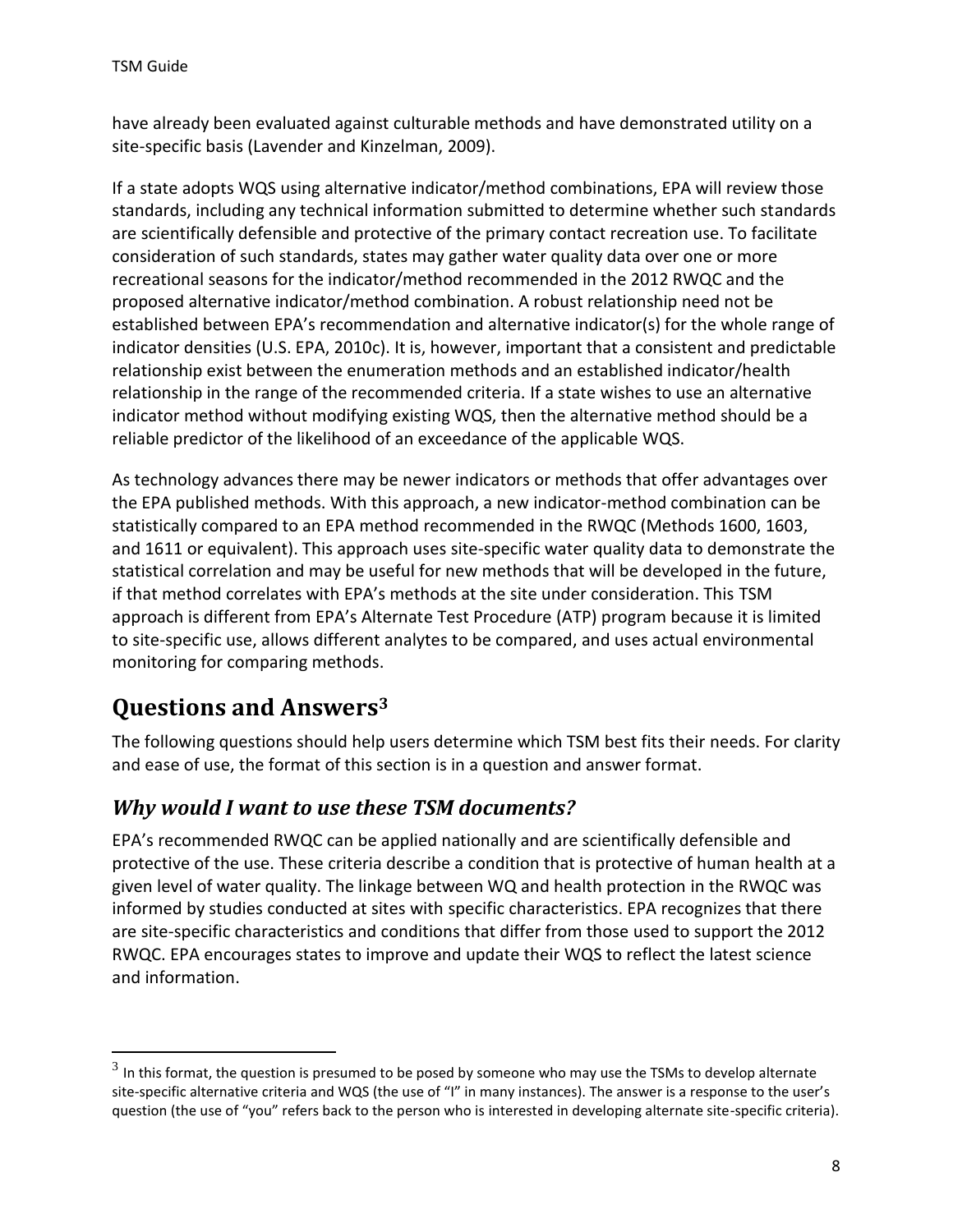$\overline{a}$ 

These TSM documents provide states with approaches to fine-tune EPA's recommendations to reflect site-specific characteristics and conditions, while maintaining equivalent public health protection. WQC that reflect site-specific conditions allow states to account for differences in their waterbodies or preferred enumeration method-indicator, while protecting public health. WQS reflective of site-specific conditions are better for determining attainment.

### <span id="page-11-0"></span>*Who can use these Technical Support Materials?*

These TSMs were created for states<sup>4</sup> who are interested in deriving site-specific alternative water quality criteria for inclusion in their WQS. The TSM also provide a transparent process that should allow EPA to evaluate and approve these WQS more easily.

#### <span id="page-11-1"></span>*Is my site a candidate for site-specific alternative water quality criteria?*

The nationally recommended RWQC are designed to be scientifically defensible and protective of the designated use for all waters, and were informed by epidemiological data from sites where WWTP effluent impacts the recreational waterbody. You might consider site-specific alternative criteria if your site is not predominantly impacted by WWTP effluent or if you are interested in developing criteria using an alternative indicator or newer method. The national RWQC values are based on the fecal indicator bacteria enterococci and *E. coli* (Methods 1600, 1603, 1611 or equivalent). The TSM approaches can help you develop different enterococci or *E. coli* values, or derive criteria based on a different indicator or method.

#### <span id="page-11-2"></span>*How do I decide which TSM to use?*

A sanitary characterization allow you to gain a better understanding of the potential sources of contamination impacting your waterbody and decide which TSM approach would be most useful for your situation. For more information on watersheds and approaches to watershed management, please see EPA's watershed website [\(http://water.epa.gov/type/watersheds/\)](http://water.epa.gov/type/watersheds/). Table 1 summarizes how the sources of fecal contamination and the type of method influence which TSM you should consider.

The sanitary characterization is a process that includes 1) compiling information on sources, water quality, and historical trends within your watershed, 2) evaluating this information against this guide and the related TSM documents, 3) identifying and addressing important data gaps relevant for the TSM approach you are considering, 4) collecting information to confirm the conclusions made in the first step. These steps are iterative and should be revisited by risk managers throughout the characterization process.

If you do not think that enterococci or *E. coli* provide the best water quality information and you are interested in developing a health relationship for a different indicator, refer to *Site-Specific Alternative Recreational Criteria Technical Support Materials for Alternative Health Relationships.*

 $^4$  Anyone can prepare WQS and submit to the state. The state submits to EPA for review and approval.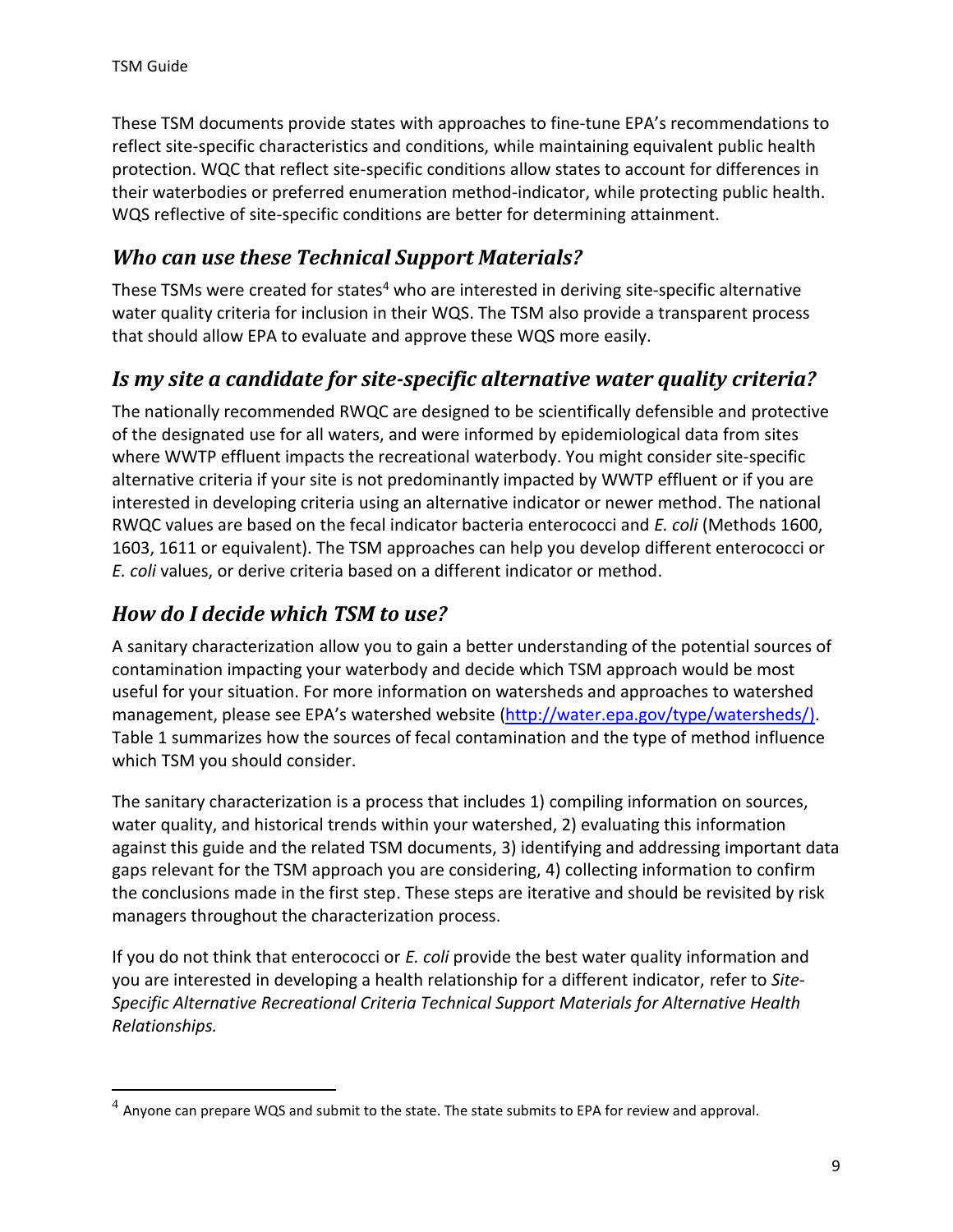$\overline{a}$ 

| <b>TSM</b>                          | Sources of fecal<br>contamination | <b>Enumeration methods</b>                                                                                   |
|-------------------------------------|-----------------------------------|--------------------------------------------------------------------------------------------------------------|
| Alternative Health<br>Relationship  | Any                               | Any                                                                                                          |
| <b>Alternative Fecal</b><br>Sources | Predominantly non-<br>human       | EPA Methods 1600, 1603 or 1611 (or<br>equivalent <sup>5</sup> )                                              |
| Alternative indicator-<br>method    | Any                               | New method has predictable consistent<br>relationship with EPA Methods 1600, 1603<br>or 1611 (or equivalent) |

#### **Table 1. How do source and indicator method influence which TSM I should choose?**

If the sanitary characterization of your waterbody indicates that there are predominantly nonhuman fecal sources affecting it, then you may consider using QMRA to determine the potential probability of illness associated with recreating. Please refer to *Site-Specific Alternative Recreational Criteria Technical Support Materials for Predominantly Non-Human Fecal Sources* for information on what site-specific data is needed, how to conduct QMRA, and how to select alternative criteria values for enterococci or *E. coli.*

If you are interested in using an alternative indicator or method, possibly because of cost, speed, or other methodological advancements, refer to the *Site-Specific Alternative Recreational Criteria Technical Support Materials for Alternative Indicators and Methods*. The TSM for alternative indicators and methods explains how to demonstrate whether a consistent predictable relationship exists between the new method and one of EPA's methods for enumerating enterococci or *E. coli* (EPA methods 1600, 1603, 1611 or equivalent). This approach differs from EPA's ATP process in the following ways: 1) ATP is for national or limited use, whereas the TSM is for site-specific use only, 2) ATP is for methods with the same analyte only, whereas the TSM can be used for different indicators, 3) ATP is for new methods for 40 CFR 136 (for CWA uses) or 40 CFR 141 (for drinking water), whereas the TSM is for new methods for ambient water monitoring, and 4) ATP determines correlations by utilizing spiked samples in a laboratory, whereas the TSM determines correlations by environmental monitoring. The TSM approach is for comparing method performance on a site-specific basis and does not include the development of a health relationship with the new method.

### <span id="page-12-0"></span>*Can I use these TSMs to develop site-specific alternative criteria for other designated uses?*

The set of tools discussed in the TSM documents is designed to evaluate potential impacts to human health from exposure to fecal contamination in ambient surface waters designated for primary recreational contact. Any site-specific alternative WQC derived from using these tools

 $<sup>5</sup>$  In this context, "equivalent" refers to methods that are approved under EPA's ATP.</sup>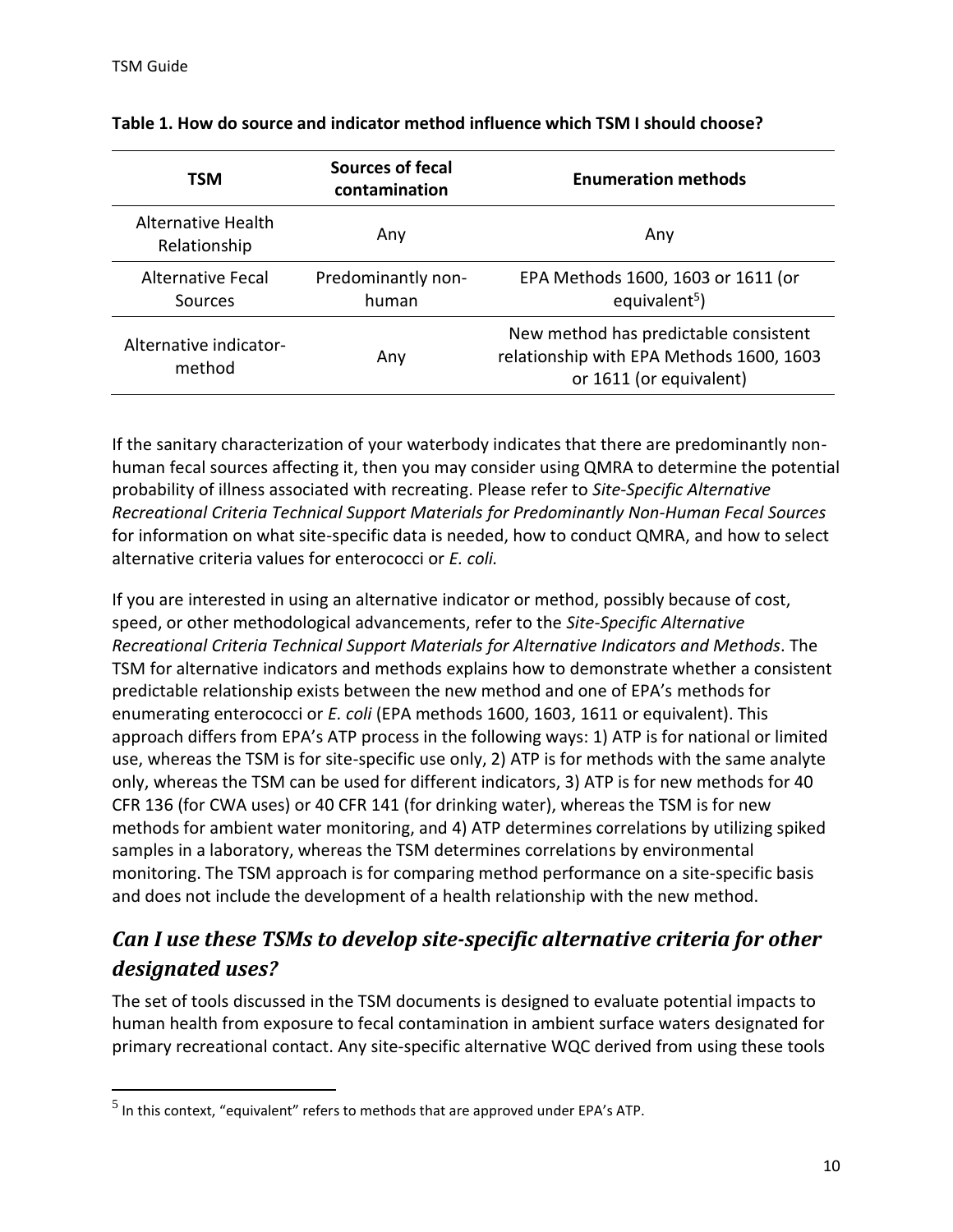$\overline{a}$ 

should be scientifically defensible and protective of the recreational designated use. These TSM tools are not designed to be used to characterize potential human health risks associated with other designated uses.

If you are interested in assessing human health risks for other stressors/agents or exposure scenarios, refer to other frameworks such as EPA's *Framework for Human Health Risk Assessment to Inform Decision Making* (U.S. EPA, 2014) and the interagency *Microbial Risk*  Assessment Guideline Pathogenic Microorganisms with Focus on Food and Water (U.S. EPA/USDA, 2012).

### <span id="page-13-0"></span>*What kind of information is useful in the sanitary characterization?*

Once you decide to explore whether site-specific alternative criteria would be desired, the first step is to conduct a sanitary characterization. A sanitary characterization for this purpose includes gathering relevant information about the potential sources of contamination in the waterbody and other information related to source dynamics. As mentioned above, the sanitary characterization is a multistep process for understanding your watershed. Depending on which TSM you choose, the sanitary characterization can include information such as:

- Historical information This includes information from previous FIB or pathogen monitoring. The history of best management practices and other mitigation efforts can be included.
- Sanitary survey information This can be gathered with the marine and Great Lakes sanitary guides<sup>6</sup> or the QMRA sanitary survey.<sup>7</sup>
- Microbial source tracking (MST) If any information is available from MST monitoring, this information can be very helpful in identifying sources of FIB.
- Wildlife survey The occurrence of wildlife that could be a source of FIB or pathogens (e.g., warm-blooded animals) should be discussed. If there are seasonal differences and other discernible patterns for wildlife, those aspects can be included.
- Geographic information system (GIS) mapping A map should be included in the sanitary characterization. If there are outfalls or other features that could contribute to FIB, those should be included on the map.
- Hydrological data If information on currents and tidal effects is available, it can help characterize how the FIB are moving throughout the waterbody. In some cases, this information may be available in map format.

These components can be prioritized based on available resources and the relative usefulness of the information. For more information on how to utilize sanitary characterization for the development of site-specific alternative criteria, see the TSM documents.

<sup>6</sup> Visit EPA's Beach Sanitary Surveys website to find FAQs, guides, forms, and examples [\(http://water.epa.gov/type/oceb/beaches/sanitarysurvey\\_index.cfm\)](http://water.epa.gov/type/oceb/beaches/sanitarysurvey_index.cfm)

<sup>7</sup> See *Site-Specific Alternative Recreational Criteria Technical Support Materials for Predominantly Non-Human Fecal Sources*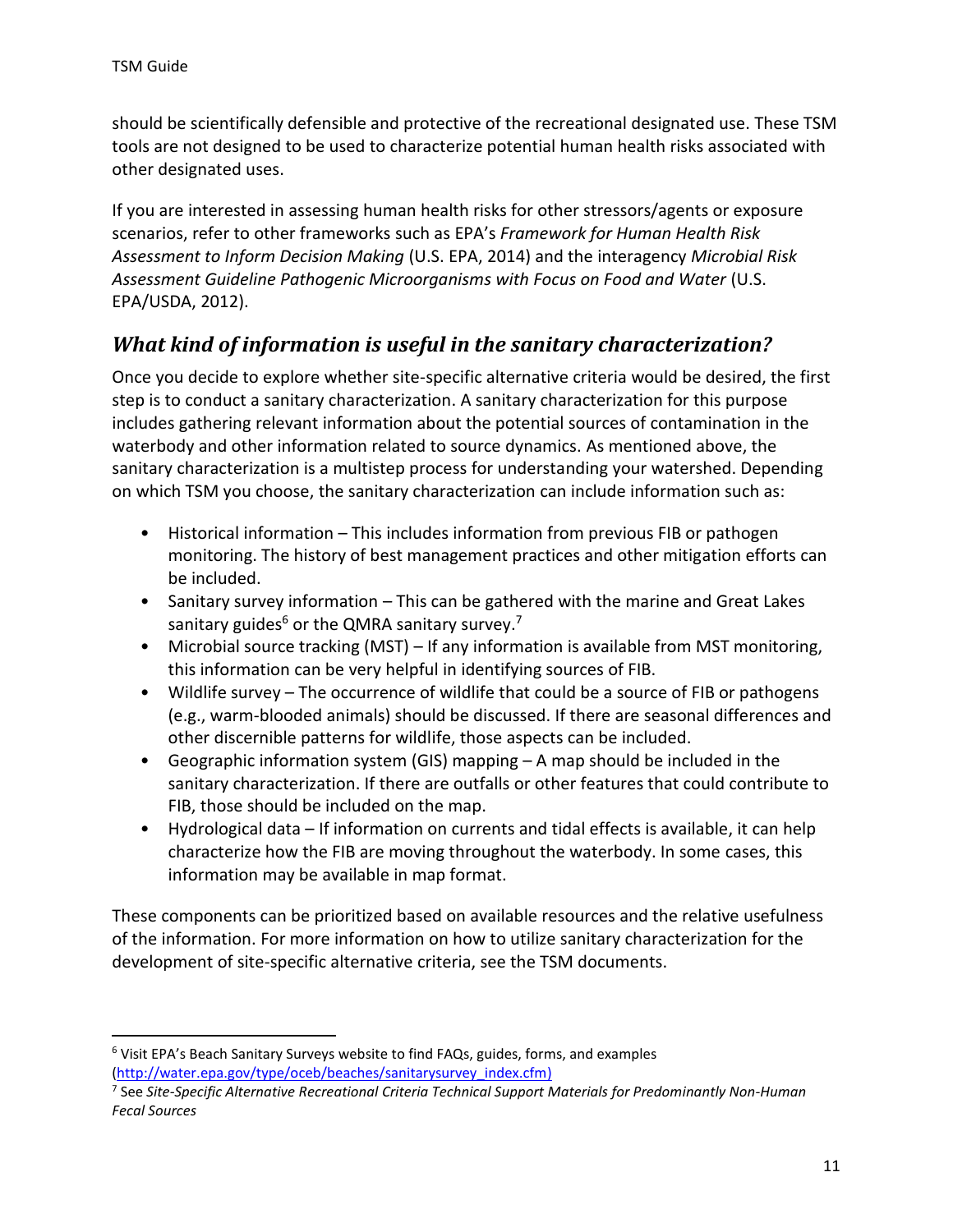## <span id="page-14-0"></span>**Conclusion**

The three TSM documents will help users collect data, derive site-specific alternative criteria, and prepare WQS. EPA considers that the approaches in these documents reflect the state of the science and provide public health protection in a practical and cost effective manner.

States can adopt site-specific alternative criteria to reflect local environmental conditions and human exposure patterns. An alternative WQS may involve the adoption of different numerical value(s) that are based on the approaches described in the set of TSM documents. EPA recommends that alternative criteria reflect the same risk management decision regarding illness rate that are the basis of the 2012 RWQC. Such alternative criteria should be scientifically defensible, protective of the use, and reviewed and approved by EPA under CWA §303(c).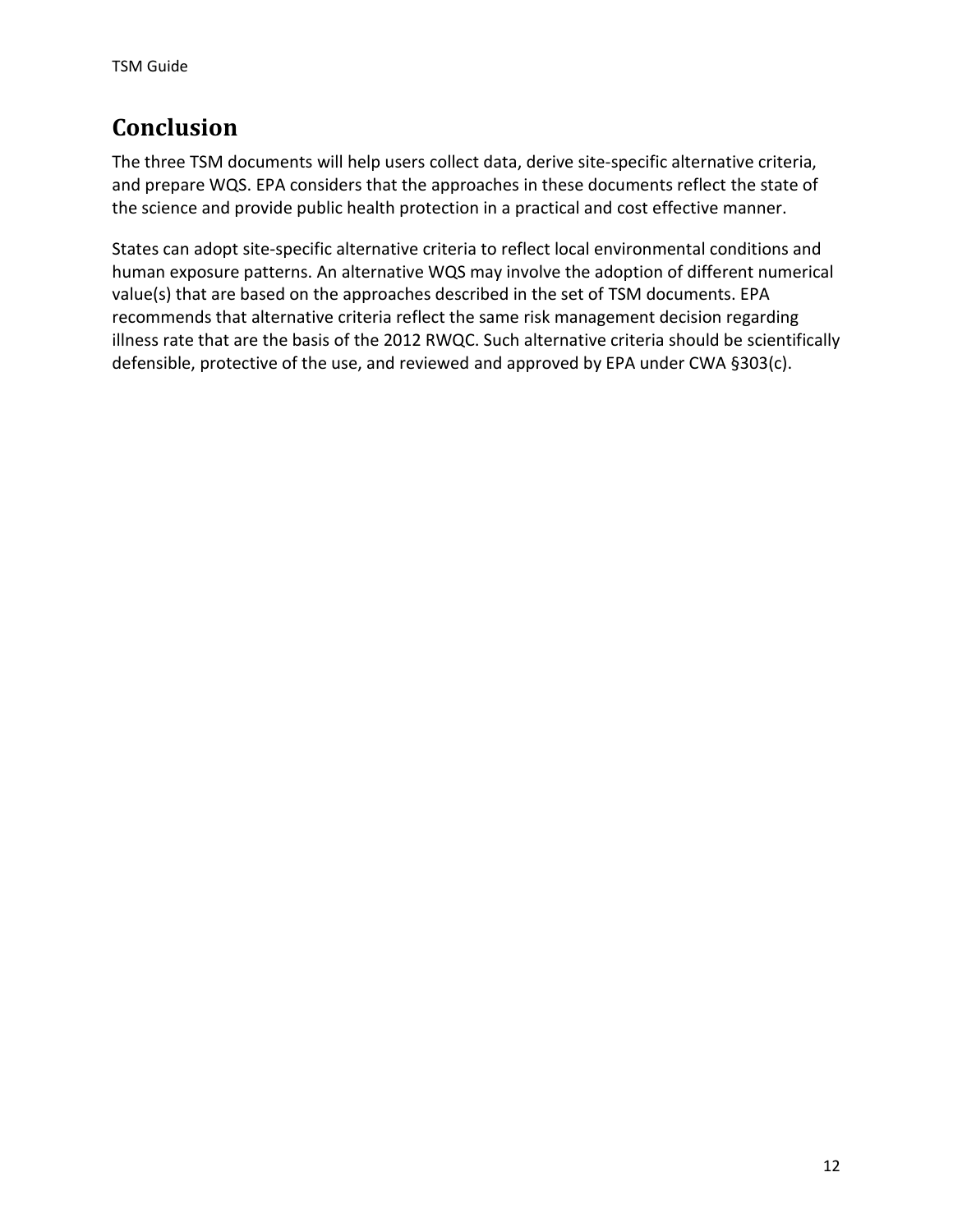### <span id="page-15-0"></span>**References**

Badgley, B.D., Nayak, B.S., Harwood, V.J. 2010a. The Importance of Sediment and Submerged Aquatic Vegetation as Potential Habitats for Persistent Strains of Enterococci in a Subtropical Watershed. Water Research 44: 5857-5866.

Badgley, B.D., Thomas, F.I.M., Harwood, V.J. 2010b. The Effects of Submerged Aquatic Vegetation on the Persistence of Environmental Populations of *Enterococcus* spp. Environmental Microbiology 12(5): 1271-1281.

Boehm, A.B., Ashbolt, N.J., Colford, J.M., Dunbar, L.E., Fleming, L.E., Gold, M.A., Hansel, J.A., Hunter, P.R., Ichida, A.M., McGee,C.D., Soller, J.A., Weisberg, S.B. 2009. A Sea Change Ahead for Recreational Water Quality Criteria. Journal of Water and Health 7(1): 9-20.

Byappanahalli, M.N., Roll, B.M., Fujioka, R.S. 2011. Evidence for Occurrence, Persistence, and Growth Potential of *Escherichia coli* and Enterococci in Hawaii's Soil Environments. Microbes and Environments 27(2): 164-170.

Cabelli, V.J. 1983. Health Effects Criteria for Marine Recreational Waters, Technical Report. U.S. Environmental Protection Agency, Health Effects Research Laboratory: Research Triangle Park, NC. EPA-600/1-80-031.

Colford, J., Schiff, K.C., Griffith, J.F., Yau, V., Arnold, B.F., Wright, C.C., Gruber, J.S., Wade, T.J., Burns, S., Hayes, J., McGee, C., Gold, M., Cao, Y., Noble, R.T., Haugland, R., Weisberg, S.B. 2012. Using Rapid Indicators for *Enterococcus* to assess the Risk of Illness after Exposure to Urban Runoff Contaminated Marine Water. Water Research 46: 2176-2186.

Dorevitch, S., Doi, M., Hsu, F.C., Lin, K.T., Roberts, J.D., Liu, L.C., Gladding, R., Vannoy, E., Li, H., Javor, M., Scheff, P.A. 2011. A Comparison of Rapid and Conventional Measures of Indicator Bacteria as Predictors of Waterborne Protozoan Pathogen Presence and Density. Journal of Environmental Monitoring 13: 2427-2435.

Dufour, A.P. 1984. Health Effects Criteria for Fresh Recreational Waters. EPA-600/1-84-004. Available at EPA's website on microbiological and chemical exposure assessment [\(http://www.epa.gov/nerlcwww/documents/frc.pdf\)](http://www.epa.gov/nerlcwww/documents/frc.pdf).

Dufour, A.P., Schaub, S. 2007. The Evolution of Water Quality Criteria in the United States 1922- 2003, in Statistical Framework for Recreational Water Quality Criteria and Monitoring (ed L. J. Wymer), John Wiley and Sons, Ltd, Chichester, UK.

Ferguson, D. 2006. Growth of E. coli and Enterococcus in Storm Drain Biofilm. Presentation at 2006 U.S. EPA National Beaches Conference.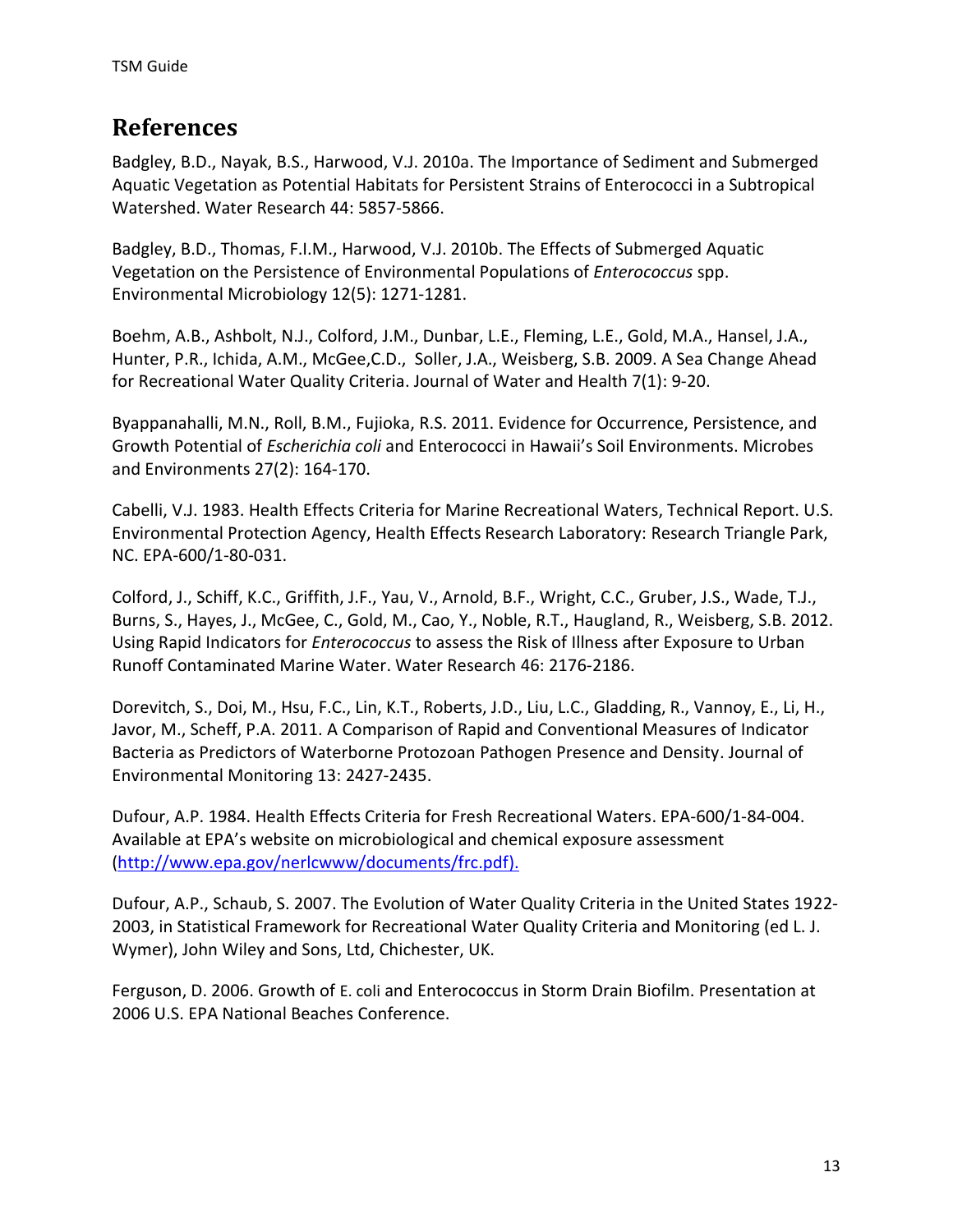Ferguson, D. 2012. Bacterial Regrowth in Two Storm Drains in San Diego. Presentation available at Texas A&M University

[\(http://naturalresourcestraining.tamu.edu/media/327296/2.\\_ferguson\\_land\\_grant\\_and\\_sea\\_gr](http://naturalresourcestraining.tamu.edu/media/327296/2._ferguson_land_grant_and_sea_grant_nwc_5-22-12.pdf) [ant\\_nwc\\_5-22-12.pdf\)](http://naturalresourcestraining.tamu.edu/media/327296/2._ferguson_land_grant_and_sea_grant_nwc_5-22-12.pdf).

Fleming, L.E., Solo-Gabriele, H.M., Fleisher, J.M., Goodwin, K., Backer, L., Elmir, S., Wang, J. 2006. The Pilot Epidemiologic Assessment of Microbial Indicators for Monitoring Recreational Water Quality in Marine Sub/Tropical Environments.

Fleming, L.E., Solo-Gabriele, H., Fleisher, J.M., Elmir, S., Sinigalliano, C., Plano, L., Wang, J. 2008. Final Report on the Pilot Epidemiologic Assessment of Microbial Indicators for Monitoring Recreational Water Quality in Marine Sub/Tropical Environments. The NSF NIEHS Oceans and Human Health Center, University of Miami.

Fujioka, R.S., Byappanahalli, M.N. 2003. Tropical Water Quality Indicator Workshop. March 2001. University of Hawaii at Manoa, Special Report SR-2004-01.

Halliday, E., Gast, R.J. 2011. Bacteria in Beach Sands: An Emerging Challenge in Protecting Coastal Water Quality and Bather Health. Environmental Science & Technology 45: 370-379.

Ksoll, W.B., Ishii, S., Sadowsky, M.J., Hicks, R.E. 2007. Presence and Sources of Fecal Coliform Bacteria in Epilithic Periphyton Communities of Lake Superior. Applied and Environmental Microbiology 73: 3771-3778.

Lavender, J. S., Kinzelman, J.L. 2009. A Cross Comparison of qPCR to agar-based or defined Substrate Test Methods for the Determination of *Escherichia coli* and Enterococci in Municipal Water Quality Monitoring Programs. Water Research 43: 4967-4979.

Marion, J.W., Lee, J., Lemeshow, S., Buckley, T.J. 2010. Association of Gastrointestinal Illness and Recreational Water Exposure at an Inland U.S. Beach. Water Research 44(16): 4796-4804.

NRC (National Research Council) 2004. Indicators for Waterborne Pathogens. Available for download at the National Academies Press [\(http://www.nap.edu/catalog/11010.html\)](http://www.nap.edu/catalog/11010.html).

Roser, D., Ashbolt, N. 2006. Microbial Exposure Assessment of an Urban Recreational Lake: A Case Study of the Application of New Risk-based Guidelines. Water Science and Technology. 54: 245-252.

Schoen, M.E., Ashbolt, N.J. 2010. Assessing Pathogen Risk to Swimmers at Non-sewage Impacted Recreational Beaches. Environmental Science & Technology 44: 2286-2291.

Shibata, T., Solo-Gabriele, H.M. 2012. Quantitative Microbial Risk Assessment of Human Illness from Exposure to Marine Beach Sand. Environmental Science & Technology 46: 2799-2805.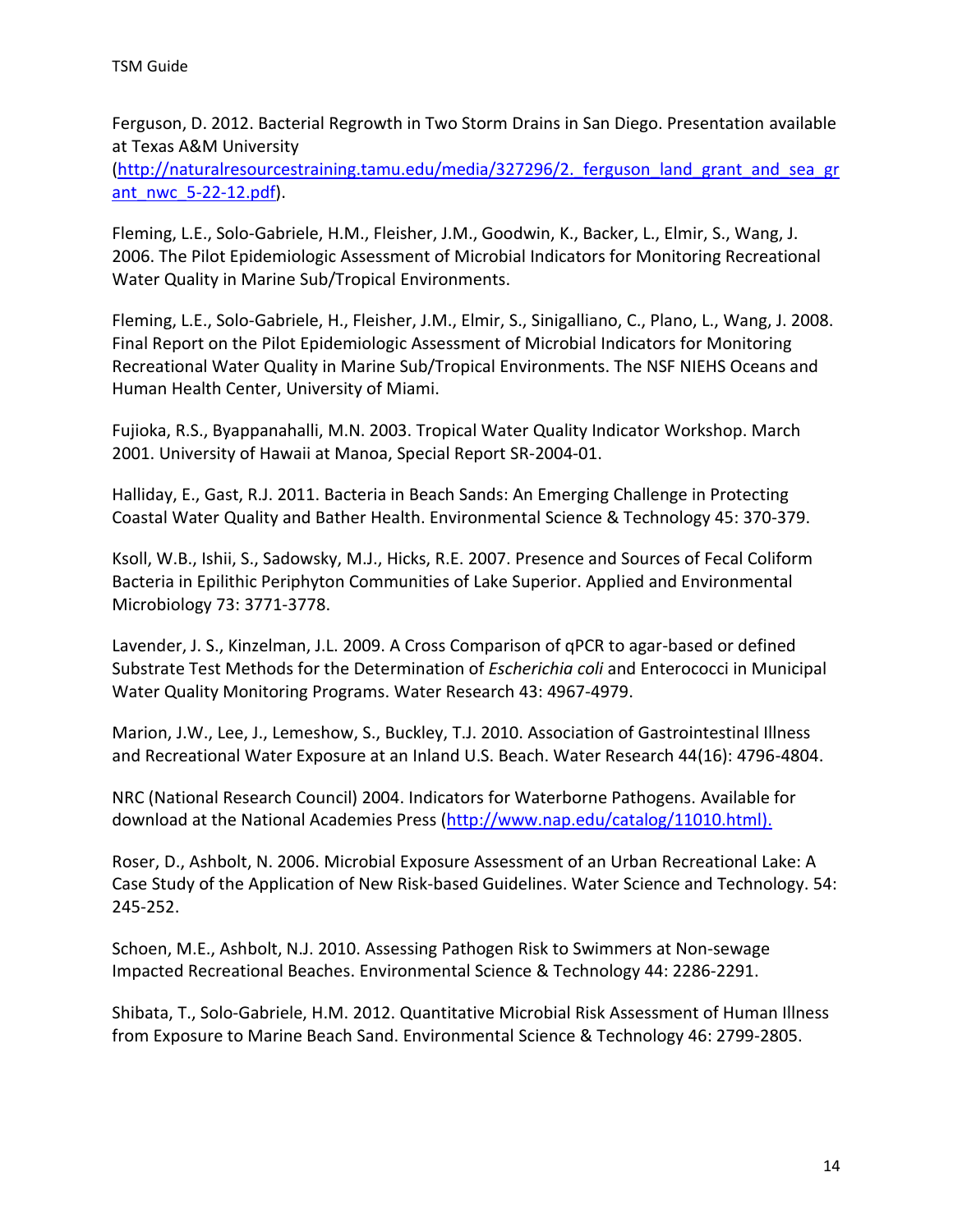Sinigalliano, C.D., Fleisher, J.M., Gidley, M.L., Solo-Gabriele, H.M., Shibata, T., Plano, L.R., Elmir, S.M., Wanless, D., Bartkowiak, J., Boiteau, R., Withum, K., Abdelzaher, A.M., He, G., Ortega, C., Zhu, X., Wright, M.E., Kish, J., Hollenbeck, J., Scott, T., Backer, L.C., Fleming, L.E. 2010.

Traditional and Molecular Analyses for Fecal Indicator Bacteria in Non-Point Source Subtropical Recreational Marine Waters. Water Research 44(13): 3763-3772.

Skinner, J. F., Guzman, J., Kappeler, J. 2010. Regrowth of Enterococci and Fecal Coliform in Biofilm. Stormwater. Available for download at *Stormwater*, the Journal for Surface Water Quality Professionals

[\(http://www.stormh2o.com/SW/Articles/Regrowth\\_of\\_Enterococci\\_Fecal\\_Coliform\\_in\\_Biofilm](http://www.stormh2o.com/SW/Articles/Regrowth_of_Enterococci_Fecal_Coliform_in_Biofilm_11064.aspx) [\\_11064.aspx\)](http://www.stormh2o.com/SW/Articles/Regrowth_of_Enterococci_Fecal_Coliform_in_Biofilm_11064.aspx).

Soller, J.A., Bartrand, T., Ashbolt, N.J., Ravenscroft, J., Wade, T.J. 2010a. Estimating the Primary Etiologic Agents in Recreational Freshwaters Impacted by Human Sources of Faecal Contamination. Water Research 44(16): 4736-4747.

Soller, J.A., Schoen, M.E., Bartrand, T., Ravenscroft, J., Wade, T.J. 2010b. Estimated Human Health Risks from Exposure to Recreational Waters Impacted by Human and Non-Human Sources of Faecal Contamination. Water Research 44(16): 4674-4691.

Soller, J. et al., 2014. In preparation. Use of Quantitative Microbial Risk Assessment to Improve Interpretation of Recreational Water Epidemiological Study.

Stewart, J.R., Gast, R.J., Fujioka, R.S., Solo-Gabriele, H.M., Meshke, J.S., Amaral-Zettler, L.A., del Castillo, E., Polz, M.F., Collier, T.K., Strom, M.S., Sinigalliano, C.D., Moeller, P.D.R., Holland, A.F. 2008. The Coastal Environment and Human Health: Microbial Indicators, Pathogens, and Reservoirs. Environmental Health 7(Suppl2):S3.

Till, D., McBride, G. 2004. Potential public health risk of Campylobacter and other zoonotic waterborne infections in New Zealand. Chapter 12 in Waterborne Zoonoses: Identification, causes, and control. Cotruvo, J.A., Dufour, A., Rees, G., Bartram, J., Carr, R., Cliver, D.O., Craun, G.F., Fayer, R., Gannon, V.P.J., ed. 2004. World Health Organization (WHO). IWA Publishing: London, UK.

U.S. EPA. 1986. EPA's Ambient Water Quality Criteria for Bacteria – 1986. U.S. Environmental Protection Agency: Washington, DC. EPA 440/5-84-002. Available for download at EPA's Science and Technology website on Surface Water Quality Standards and Guidance [\(http://water.epa.gov/scitech/swguidance/standards/upload/2001\\_10\\_12\\_criteria\\_ambientwq](http://water.epa.gov/scitech/swguidance/standards/upload/2001_10_12_criteria_ambientwqc_bacteria1986.pdf) [c\\_bacteria1986.pdf\)](http://water.epa.gov/scitech/swguidance/standards/upload/2001_10_12_criteria_ambientwqc_bacteria1986.pdf).

U.S. EPA. 2004. Water Quality Standards for Coastal and Great Lakes Recreation Waters Rule (BEACH Act). 69 FR 67217. November 16, 2004.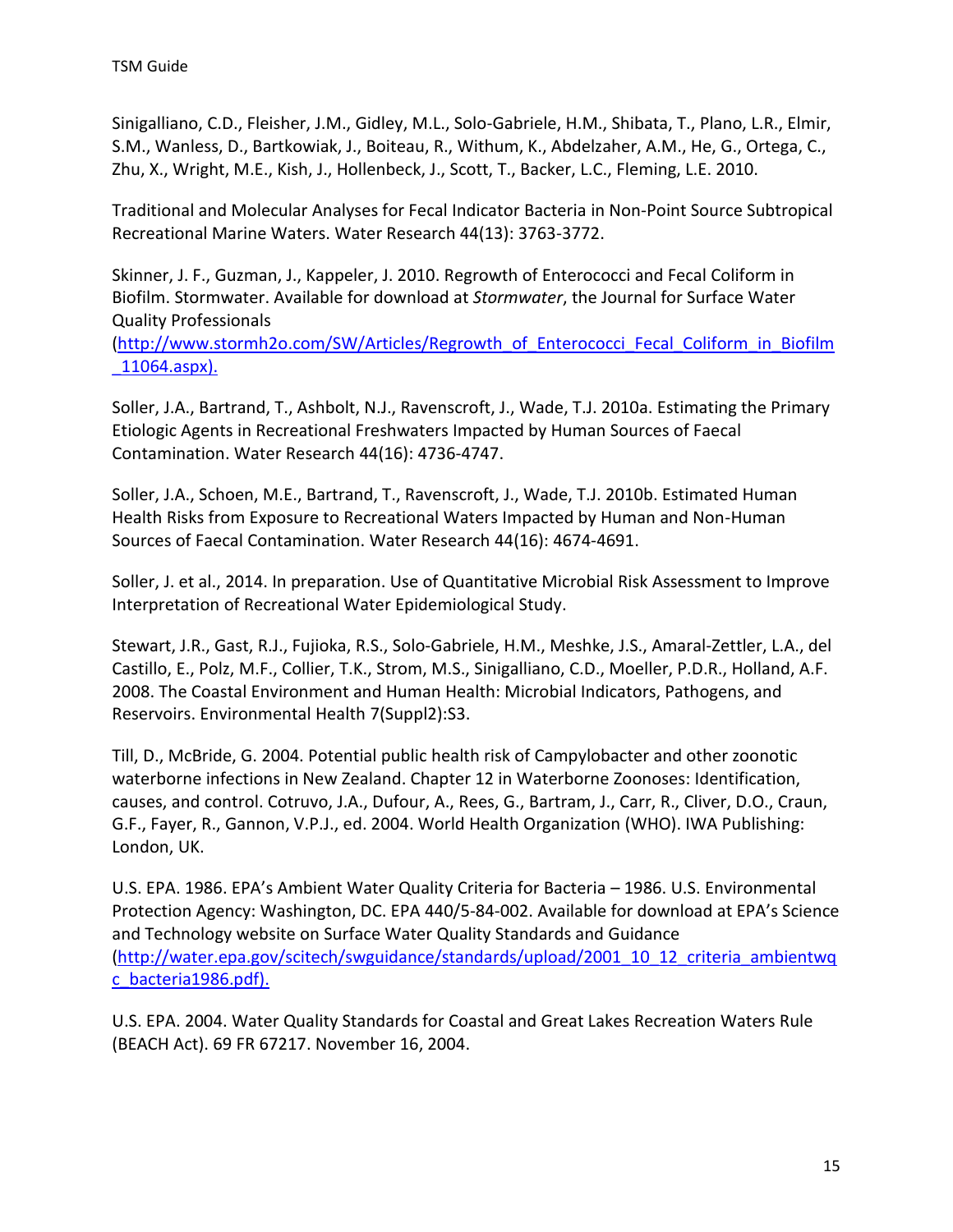U.S. EPA. 2009. Review of Published Studies to Characterize Relative Risks from Different Sources of Fecal Contamination in Recreational Water, U.S. Environmental Protection Agency, Office of Science and Technology: Washington, DC. EPA 822-R-09-001.

U.S. EPA. 2010a. Quantitative Microbial Risk Assessment to Estimate Illness in Fresh water Impacted by Agricultural Animal Sources of Fecal Contamination. EPA 822-R-10-005. Available for download at EPA's Science and Technology website on Surface Water Quality Standards and Guidance

[\(http://water.epa.gov/scitech/swguidance/standards/criteria/health/recreation/upload/P4-](http://water.epa.gov/scitech/swguidance/standards/criteria/health/recreation/upload/P4-QMRA-508.pdf) [QMRA-508.pdf\)](http://water.epa.gov/scitech/swguidance/standards/criteria/health/recreation/upload/P4-QMRA-508.pdf).

U.S. EPA. 2010b. Report on 2009 National Epidemiologic and Environmental Assessment of Recreational Water Epidemiology Studies (NEEAR 2010 - Surfside & Boquerón). EPA-600-R-10- 168. Available for download at EPA's website on National Epidemiological and Environmental Assessment of Recreational Water (NEEAR)

[\(http://www.epa.gov/neear/files/Report2009v5\\_508comp.pdf\)](http://www.epa.gov/neear/files/Report2009v5_508comp.pdf).

U.S. EPA. 2010c. Effects of Holding Time, Storage, and the Preservation of Samples on Sample Integrity for the Detection of Fecal Indicator Bacteria by Quantitative Polymerase Chain Reaction. EPA-600-R-10-150. Available for download at EPA's Science and Technology website on Surface Water Quality Standards and Guidance

[\(http://water.epa.gov/scitech/swguidance/standards/criteria/health/recreation/upload/P16-](http://water.epa.gov/scitech/swguidance/standards/criteria/health/recreation/upload/P16-Final-Report.pdf) [Final-Report.pdf\)](http://water.epa.gov/scitech/swguidance/standards/criteria/health/recreation/upload/P16-Final-Report.pdf).

U.S. EPA. 2012a. Recreational Water Quality Criteria. EPA-820-F-12-058. Available for download at EPA's Science and Technology website on Surface Water Quality Standards and Guidance [\(http://water.epa.gov/scitech/swguidance/standards/criteria/health/recreation/upload/RWQC](http://water.epa.gov/scitech/swguidance/standards/criteria/health/recreation/upload/RWQC2012.pdf) [2012.pdf\)](http://water.epa.gov/scitech/swguidance/standards/criteria/health/recreation/upload/RWQC2012.pdf).

U.S. EPA. 2012b. Method 1611: Enterococci in Water by TaqMan® Quantitative Polymerase Chain Reaction (qPCR) Assay. EPA-821-R-12-008.

U.S. EPA. 2014. Framework for Human Health Risk Assessment to Inform Decision Making. EPA - 100-R14-001. Available for download at EPA's Risk Assessment Forum website [\(http://www.epa.gov/raf/files/hhra-framework-final.pdf\)](http://www.epa.gov/raf/files/hhra-framework-final.pdf).

U.S. EPA/USDA (U.S. Department of Agriculture). 2012. Microbial Risk Assessment Guideline Pathogenic Microorganisms with Focus on Food and Water. EPA-100-J-12-001 and USDA/FSIS/2012-001. Available for download at EPA's Risk Assessment Forum website [\(http://www.epa.gov/raf/files/mra-guideline-july-final.pdf\)](http://www.epa.gov/raf/files/mra-guideline-july-final.pdf).

Viau, E.J., Lee, D., Boehm, A.B. 2011. Swimmer Risk of Gastrointestinal Illness from Exposure to Tropical Coastal Waters Impacted by Terrestrial Dry-Weather Runoff. Environmental Science & Technology 45: 7158-7165.